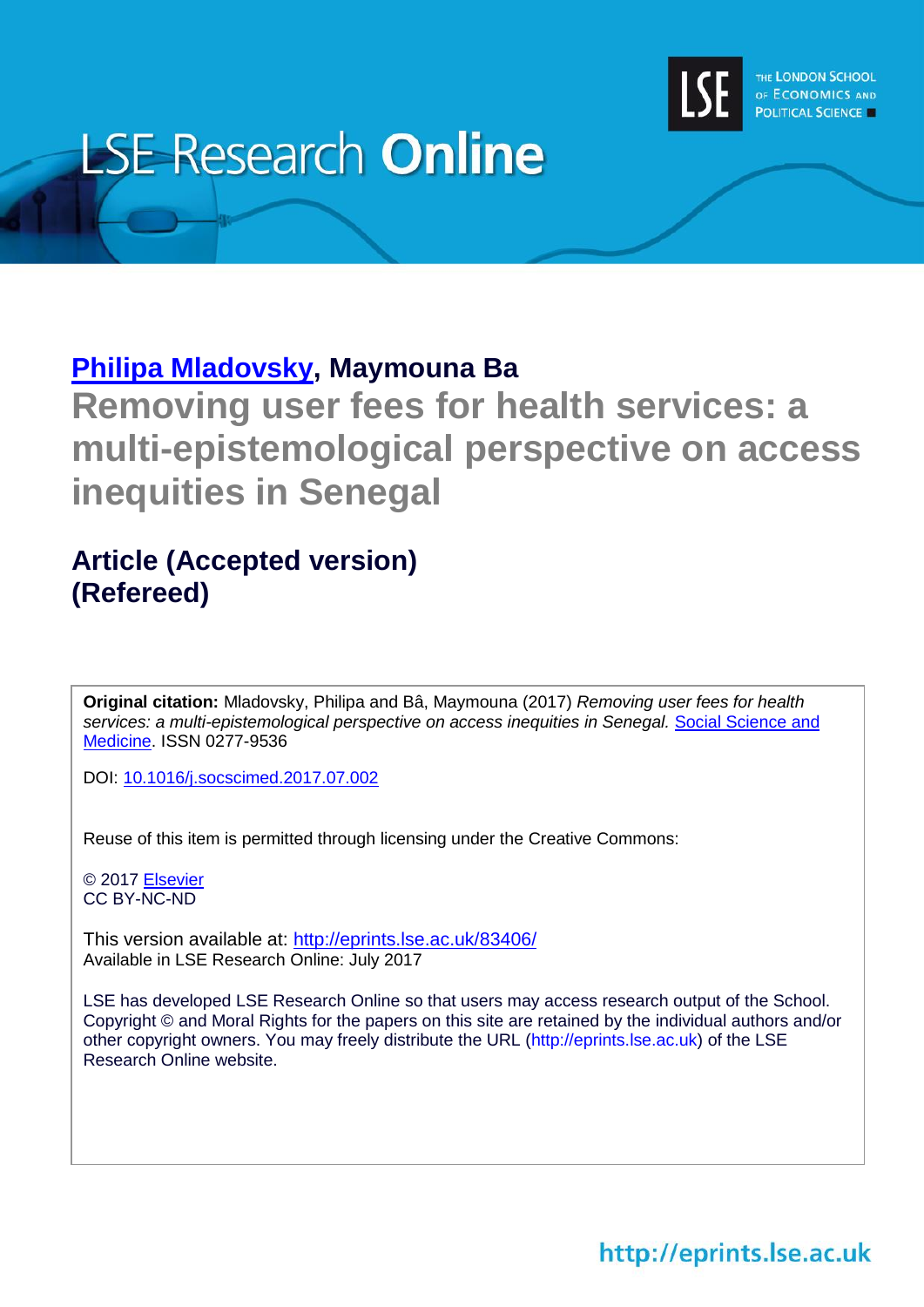# Accepted Manuscript

Removing user fees for health services: A multi-epistemological perspective on access inequities in Senegal

Philipa Mladovsky, Maymouna Ba

PII: S0277-9536(17)30424-0

DOI: [10.1016/j.socscimed.2017.07.002](http://dx.doi.org/10.1016/j.socscimed.2017.07.002)

Reference: SSM 11312

To appear in: Social Science & Medicine

Received Date: 16 October 2016

Revised Date: 3 July 2017

Accepted Date: 5 July 2017

Please cite this article as: Mladovsky, P., Ba, M., Removing user fees for health services: A multiepistemological perspective on access inequities in Senegal, *Social Science & Medicine* (2017), doi: 10.1016/j.socscimed.2017.07.002.

This is a PDF file of an unedited manuscript that has been accepted for publication. As a service to our customers we are providing this early version of the manuscript. The manuscript will undergo copyediting, typesetting, and review of the resulting proof before it is published in its final form. Please note that during the production process errors may be discovered which could affect the content, and all legal disclaimers that apply to the journal pertain.

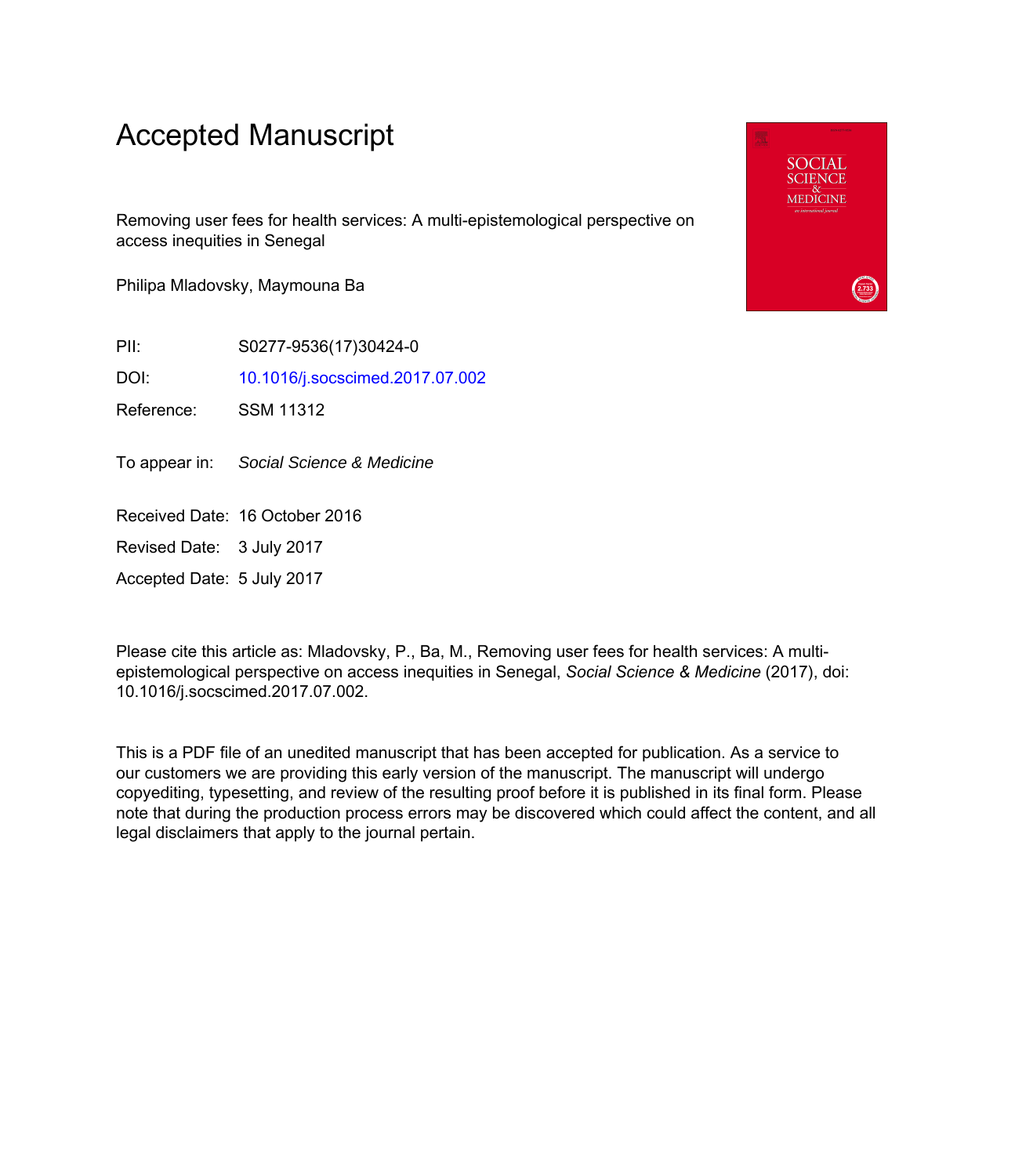## **Social Science & Medicine manuscript number: SSM-D-16-03160R1**

*Removing user fees for health services: a multi-epistemological perspective on access inequities in Senegal* 

Philipa Mladovsky\* and Maymouna Ba

\*Corresponding author

Manuscript<br>
median and Manuscript<br>
had a discussion<br>
the finite<br>
contractional Development<br>
Street<br>
Street<br>
Street<br>
Except<br>
Accept<br>
Manuscript<br>
Accept<br>
Accept<br>
African Research of Contain Damas<br>
African Research Center<br>
St Philipa Mladovsky Assistant Professor Department of International Development LSE Health London School of Economics and Political Science Houghton Street London WC2A 2AE UK 0044 (0)207955 7298 p.mladovsky@lse.ac.uk

Maymouna Ba Research Fellow Center for Research on Social Policies (CREPOS) S/C West African Research Center Rue E X Léon Gontran Damas Fann Résidance BP: 25 233 Fann, Dakar Senegal bamaymouna@yahoo.fr

## **Acknowledgements:**

The research leading to this paper has received funding from the European

Commission's Seventh Framework Programme FP7/ 2007 under grant agreement no.

261440. The funder was not involved in the research and preparation of the article,

including study design; collection, analysis and interpretation of data; writing of the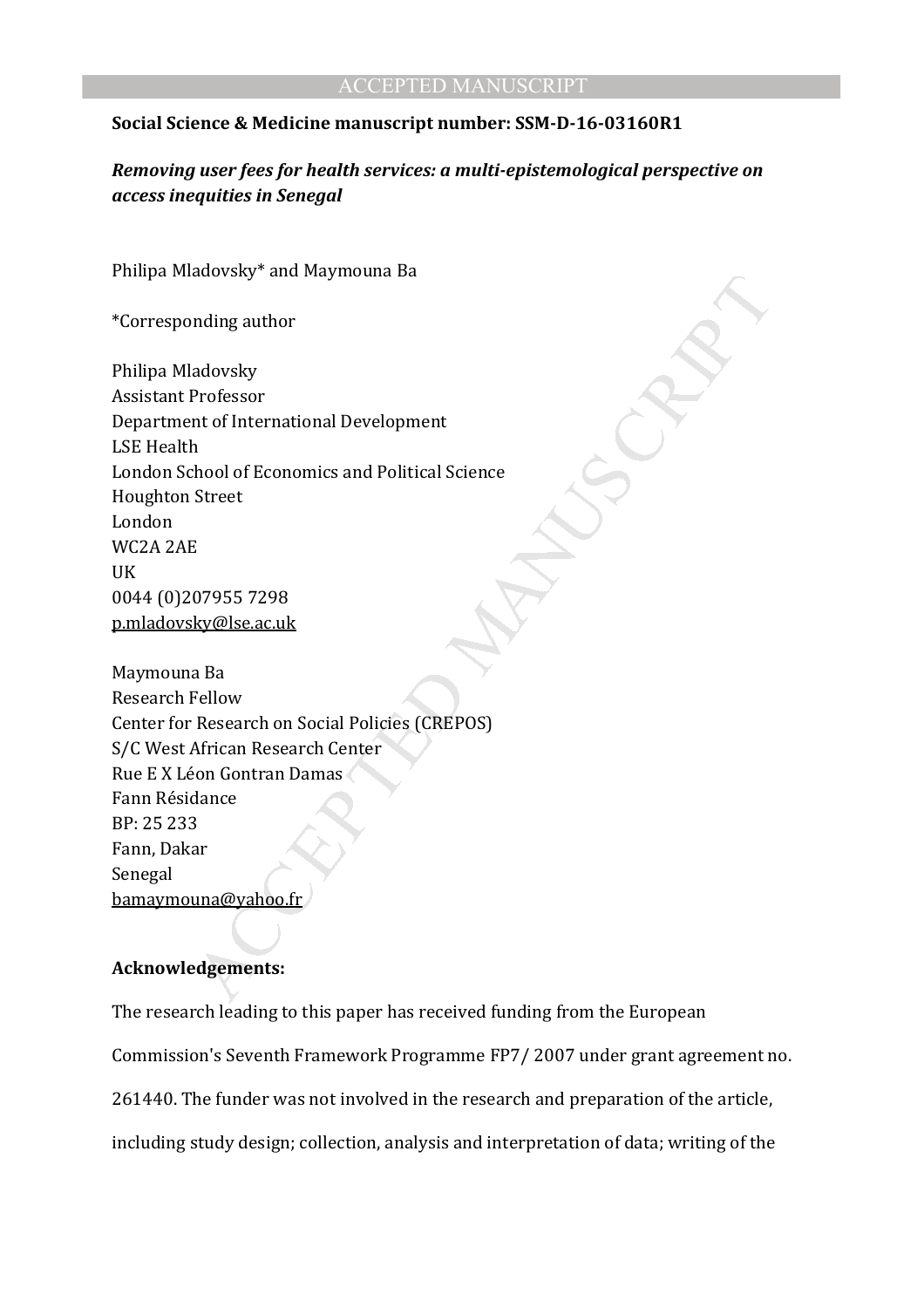article; nor in the decision to submit it for publication. This study is part of a larger project, Health Inc. The authors would like to thank members of the Health Inc. consortium who contributed to the research. Thanks also to the interview and focus group respondents who gave their valuable time. We would also like to thank Cathy Boone, Tim Forsyth, Sohini Kar, Alex Kentikelenis, Kate Meagher and the anonymous reviewers for their comments on earlier drafts of the paper.

n Forsyth, Sohini Kar, Alex Kentikelenis, Kate Meagher and the anonymout<br>for their comments on earlier drafts of the paper.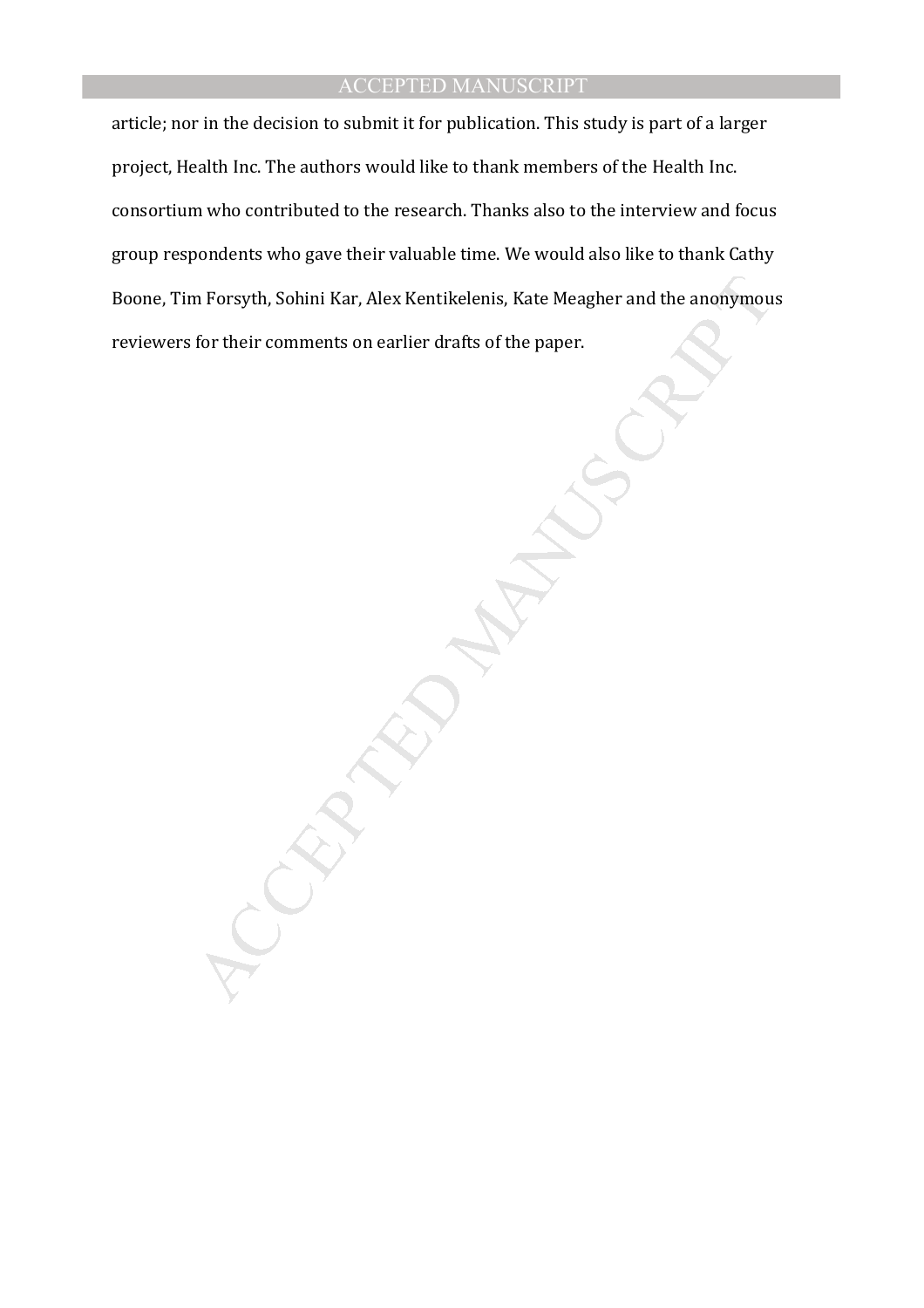## *Removing user fees for health services: a multi-epistemological perspective on access inequities in Senegal*

#### **Abstract**

Essame (PS) is a user fee exemption policy launched in 2006 to provide free<br>to health services to Senegalese citizens aged 60 and over. However,<br>is of a household survey evaluating PS echoes findings of other studies<br>ng t Plan Sésame (PS) is a user fee exemption policy launched in 2006 to provide free access to health services to Senegalese citizens aged 60 and over. However, analysis of a household survey evaluating PS echoes findings of other studies showing that user fee removal can be highly inequitable. 34 semi-structured interviews and 19 focus group discussions with people aged 60 and over were conducted in four regions in Senegal (Dakar, Diourbel, Matam and Tambacounda) over a period of six months during 2012. They were analysed to identify underlying causes of exclusion from / inclusion in PS. These point to three steps at which exclusion occurs: (i) not being informed about PS; (ii) not perceiving a need to use health services under PS; and (iii) inability to access health services under PS, despite having the information and perceived need. We identify lay explanations for exclusion at these different steps. Some lay explanations point to social exclusion, defined as unequal power relations; poor access to PS was seen to be caused by corruption, patronage, poverty, lack of social support, internalised discrimination and adverse incorporation. Other lay explanations do not point to social exclusion, for example: poor implementation; inadequate funding; high population demand; incompetent bureaucracy; and PS as a favour or moral obligation to friends or family. Within a critical realist paradigm, we interpret these lay explanations as empirical evidence for the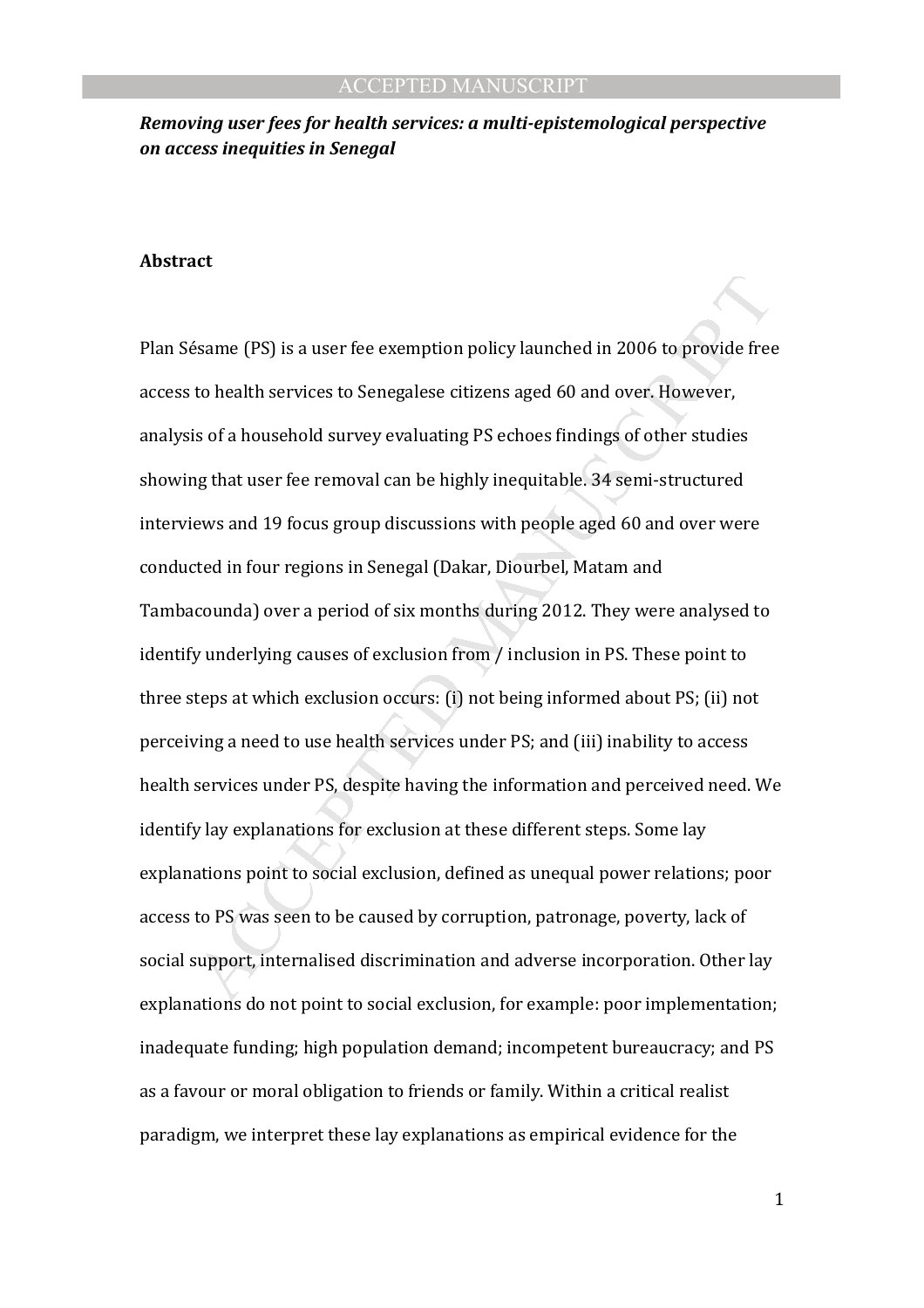nces in interpretation lead to subsequent differential policy<br>mendations. This demonstrates the need for the adoption of a "multi-<br>mological" perspective in studies of health inequity and social exclusion.<br><br>ards<br>ards<br>al; A presence of the following hidden underlying causal mechanisms: lacking capabilities; mobilisation of institutional bias; and social closure. However, social constructionist perspectives lead us to critique this paradigm by drawing attention to contested health, wellbeing and corruption discourses. These differences in interpretation lead to subsequent differential policy recommendations. This demonstrates the need for the adoption of a "multiepistemological" perspective in studies of health inequity and social exclusion.

#### **Keywords**

Senegal; Africa; social exclusion; older people; universal health coverage; user fees; inequity; epistemology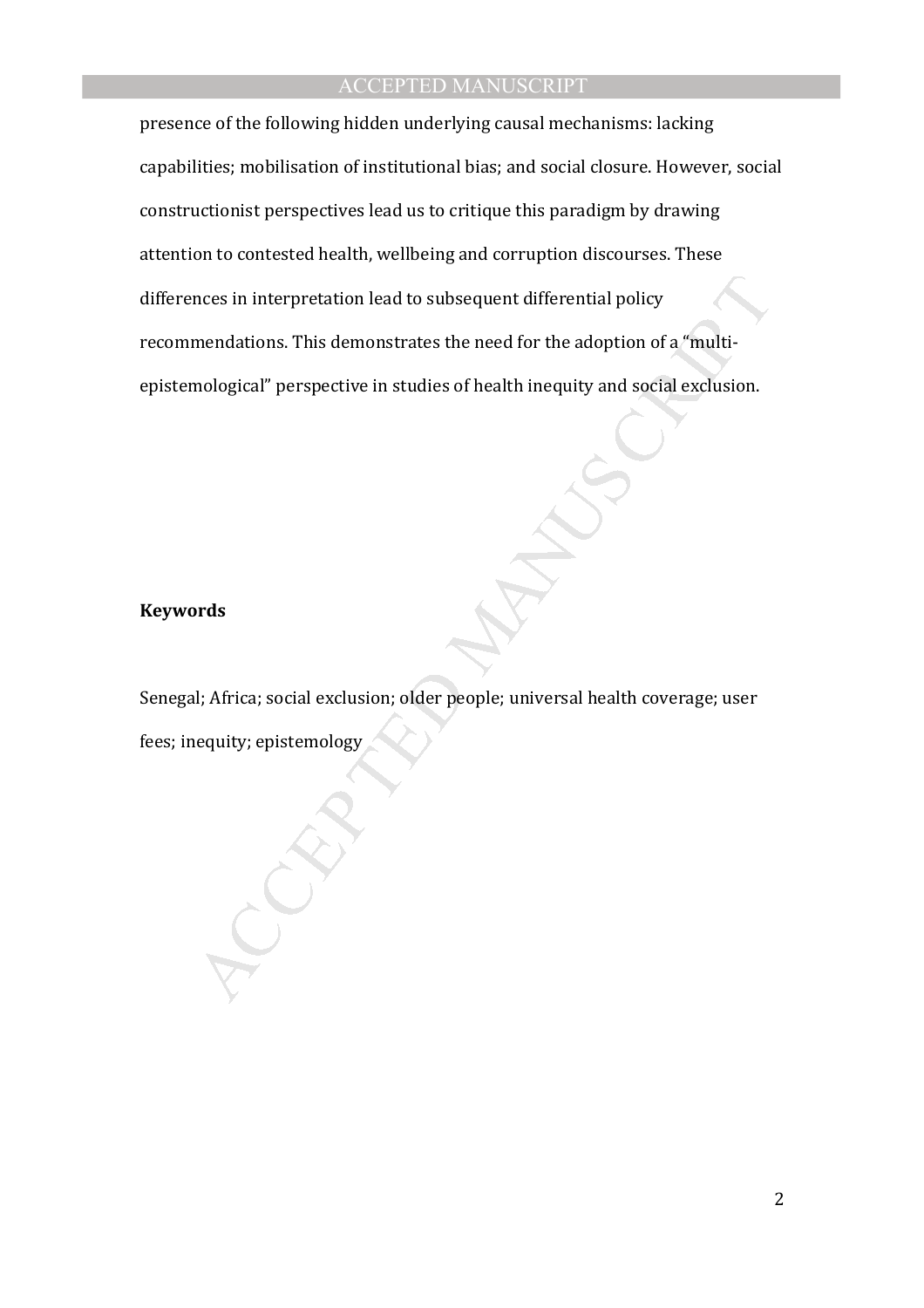#### **1. Introduction**

#### *The struggle for universal health coverage*

It is now widely accepted that user fees increase poverty and inequity and reduce utilisation of needed health services (World Health Organization, 2010). In light of this, World Health Organization (WHO) member states have committed to achieving universal health coverage (UHC), so that all people have access to quality needed health services and are protected from financial hardships of health care costs (WHO, 2005). This commitment has been reaffirmed by the Sustainable Development Goals (UNGA, 2015).

w widely accepted that user fees increase poverty and inequity and<br>a utilisation of needed health services (World Health Organization, 2010).<br>
to f this, World Health Organization (WHO) member states have<br>
tited to achievi Among current UHC policies, one common strategy is tax or donor-funded exemptions from user fees for health services for vulnerable groups (such as indigents) and priority interventions (such as maternal and child health). At least 14 countries in sub-Saharan Africa (SSA) have introduced this policy (Richard, 2013; Ridde et al., 2015; Yates, 2009). However, although user fee removal can successfully increase utilisation of exempted services, it has been marred by poor implementation (Ridde et al., 2012).

One problem has been a lack of equity. In Ghana, Senegal and Sierra Leone, for example, removing user fees increased the proportion of women delivering in health facilities across the socioeconomic gradient. However, the richest 20% of women were still around twice as likely to give birth in a health facility compared to the poorest 20% after the policy change. Furthermore, removing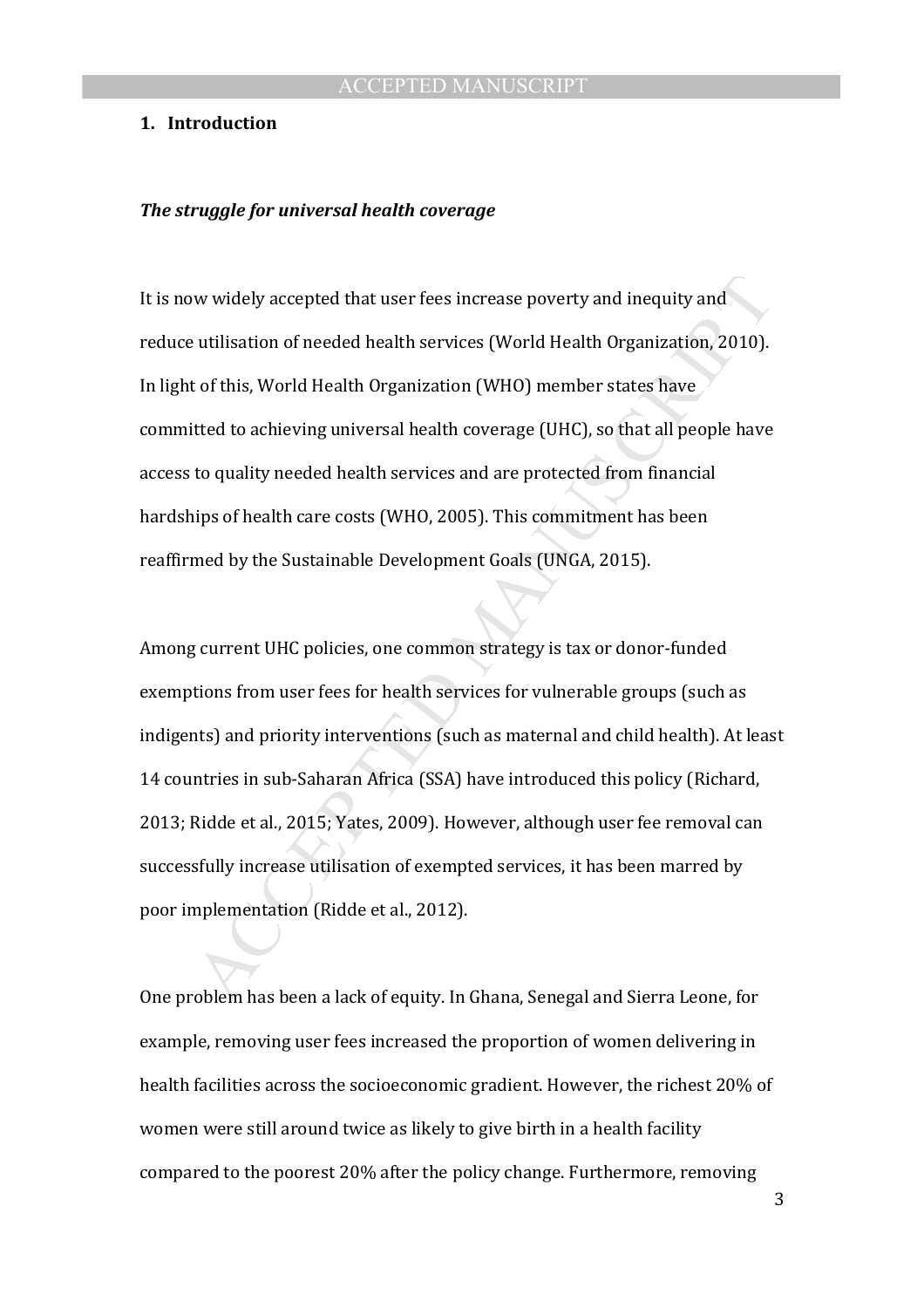nnon et al., 2015). Surprisingly though, few studies have sought to<br>stand the underlying *causes* of inequity in access to publicly funded user<br>stand the underlying *causes* of inequity in access to publicly funded user<br>mp user fees was statistically significantly associated with greater increases in facility deliveries among women with a secondary education (8.6 additional facility deliveries per hundred live births) compared to women with no education (only 4.6 additional facility deliveries per hundred live births) (McKinnon et al., 2015). Surprisingly though, few studies have sought to understand the underlying *causes* of inequity in access to publicly funded user fee exemptions. Worryingly, UHC policy documents remain largely silent on this issue (Olivier de Sardan & Ridde, 2015; Ridde, 2015). This has prevented the development of effective policy responses. One objective of this study is to address this gap in the empirical literature by analysing causes of inequity in access to free health care following a policy of user fee removal in Senegal. In doing so, we also aim to achieve a second, linked, objective of exploring how choice of epistemology affects interpretation of results and subsequent policy development. This also addresses an important gap in the literature on UHC and public health more widely (Wainwright & Forbes, 2000). Our main argument is that the researcher's choice of epistemological paradigm for the interpretation of empirical evidence leads to subsequent differential policy recommendations for the reduction of inequity. This has important implications for the growing field of evidence-based health policy.

## *A user fee exemption policy: Plan Sésame in Senegal*

Total expenditure on health in Senegal is low, at 6% of GDP in 2011 compared to the SSA average of 6.5%. Private expenditure on health as a percentage of total health expenditure is 41.7%. This is lower than the average for SSA (54.9%), but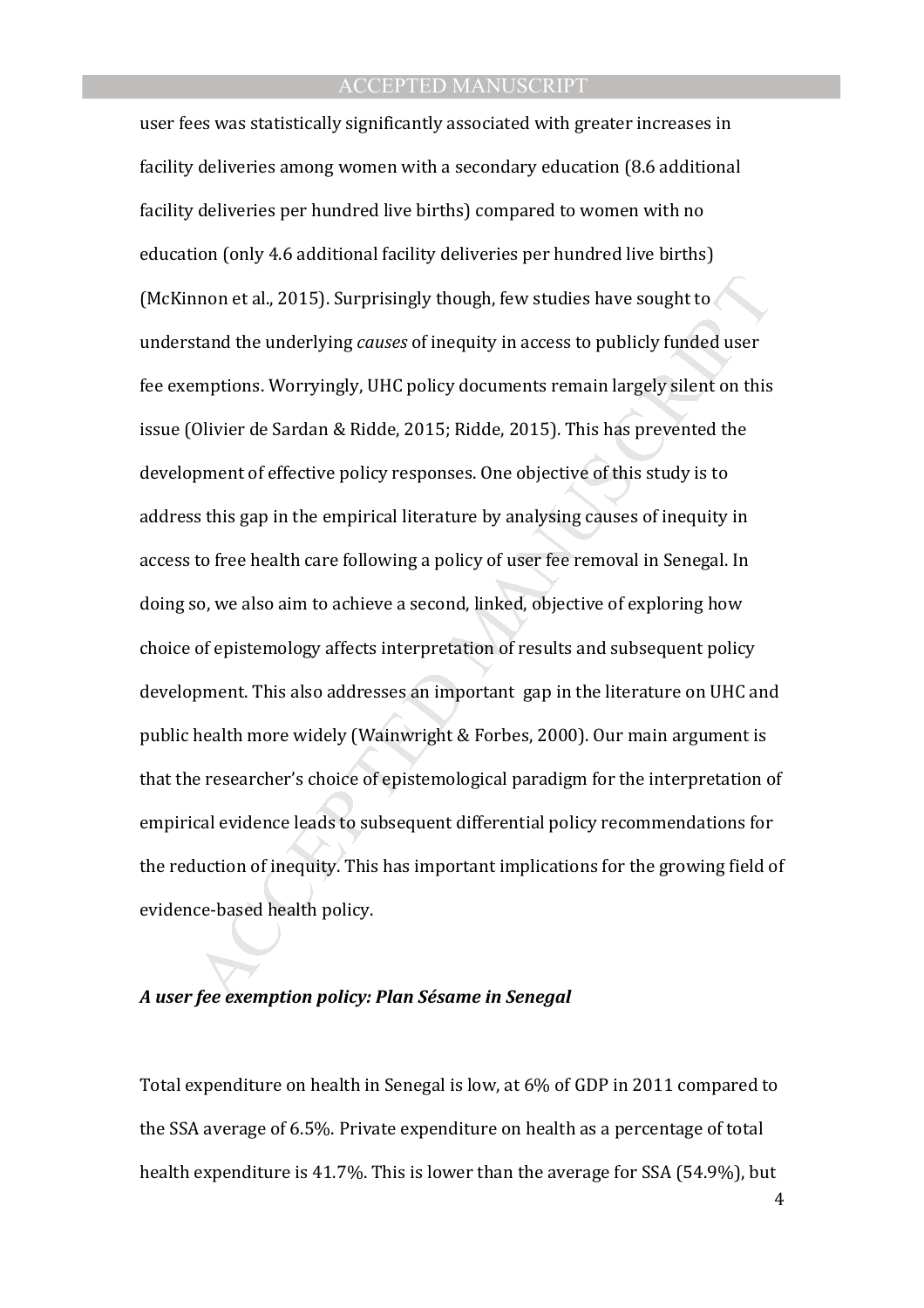high compared to other world regions. 78.5% of private expenditure on health in Senegal is spent directly out-of-pocket as user fees (World Health Organization, 2013). As in many SSA countries, the reliance on user fees is the result of several decades of health system restructuring, incorporating austerity measures imposed under structural adjustment and decentralisation under the Bamako Initiative (Foley, 2010). As part of its strategy to reach UHC, Senegal has introduced a set of user fee exemptions targeting specific diseases and vulnerable population subgroups (MSAS, 2007). However, as elsewhere, these initiatives are poorly implemented (Soors et al., 2010) and health service providers often continue to charge fees.

ed under structural adjustment and decentralisation under the Bamako<br>ive (Foley, 2010). As part of its strategy to reach UHC, Senegal has<br>uced a set of user fee exemptions targeting specific diseases and<br>able population su This study analyses one Senegalese government-funded user fee exemption named "Plan Sésame" (PS), launched in 2006. PS aims to provide free access to publicly provided health care services to Senegalese citizens aged 60 years and over – an estimated 5.9% of the total population. It covers the costs of consultations, diagnostics, essential drugs, and hospitalizations. Older people who want to benefit from this exemption are required to present a national ID card at the point of service. PS is largely funded by taxation but has suffered from insufficient funding by the state (Leye et al., 2013; Mbaye et al., 2013).

Evaluations of PS suggest great inequity in access to these limited funds. In a survey of 2,933 households in Senegal, Parmar et al (2014) find that only 48% of people aged 60 and over were "enrolled" in PS, i.e. both aware of PS and in possession of a national ID card that is needed to prove their age in order to access the Plan. Since 89% of older people had a valid ID card, it was lack of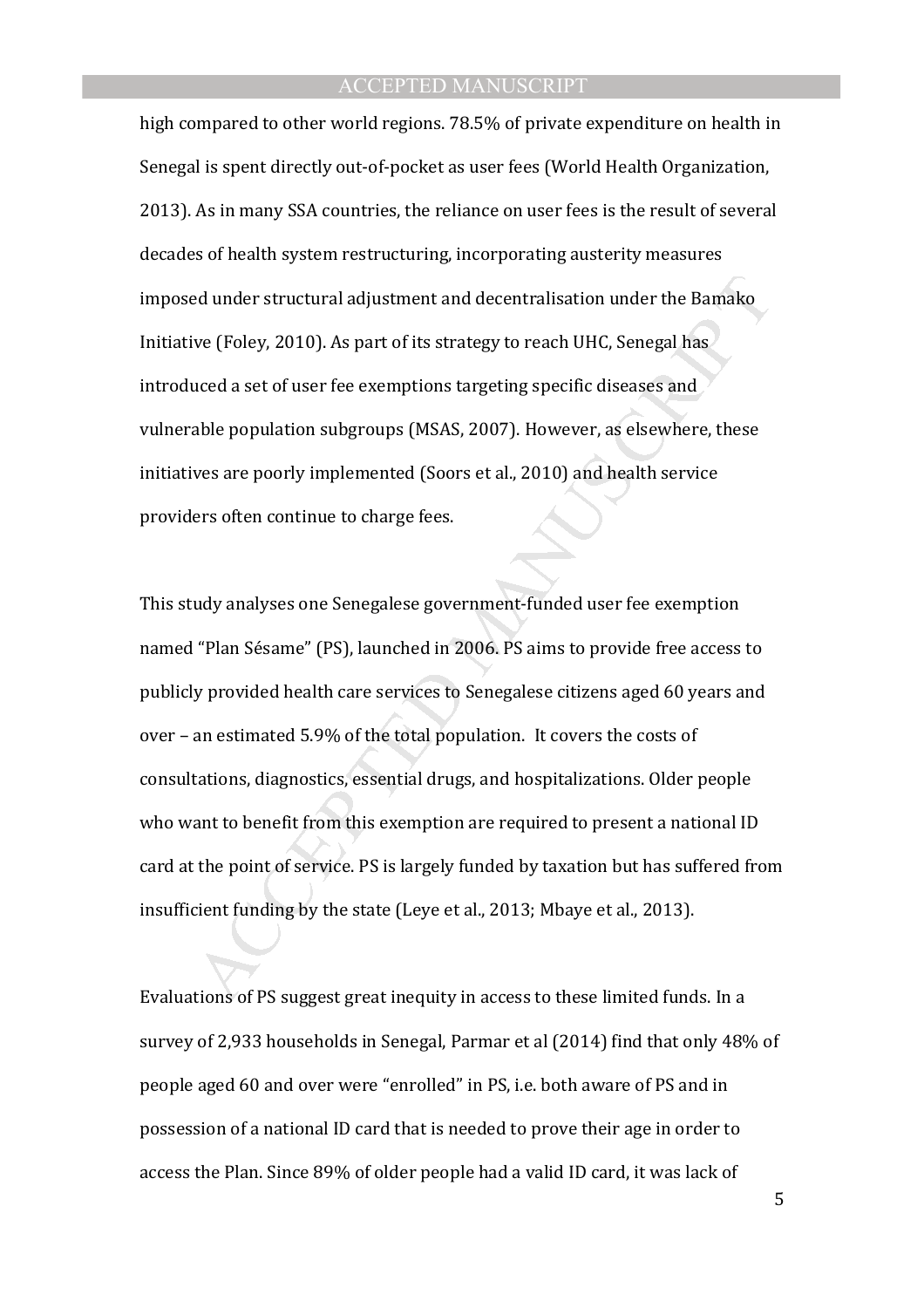ing to the majority ethnicity, being a member of sociocultural associations<br>married or not living alone, relatively high political and civic participation<br>married or not living alone, relatively high political and civic pa information about PS that accounted for the low enrolment rate. Having the following characteristics all statistically significantly ( $p$ <0.01 or  $p$ <0.05) increased a person's odds of enrolment: being male, being a household head, having formal education, living in an urban area, being relatively wealthy, belonging to the majority ethnicity, being a member of sociocultural associations, being married or not living alone, relatively high political and civic participation, perception of living in a safe neighbourhood, having access to information channels (TV or radio) and hospitalisation in the last year. Furthermore, only 10.5% of the target population was found to have ever used PS to access free health care (Ndiaye et al., 2014). Utilisation was also highly inequitable, with wealthier, formal sector people being significantly (p<0.01) relatively more likely to use PS (Ba et al., 2015).

However, although this type of multivariate quantitative analysis is useful for understanding *patterns* of inequality, it does little to reveal the underlying *causal mechanisms* to explain *why* some social groups experienced inequity (Wainwright & Forbes, 2000). The hypothesis proposed, but ultimately untested, by Parmar et al (2014) is that social exclusion causes inequitable access to PS. They adopt Popay's definition of social exclusion as a: *"dynamic, multidimensional processes driven by unequal power relationships interacting across four main dimensions – social, political, economic and cultural – and at different levels including individual, household, group, community, country and global levels"* (J. Popay et al., 2008, p. 2). Popay and colleagues understand these unequal power relationships to be embedded in social structures, but do not provide a theory of power. Rather, they call for more research into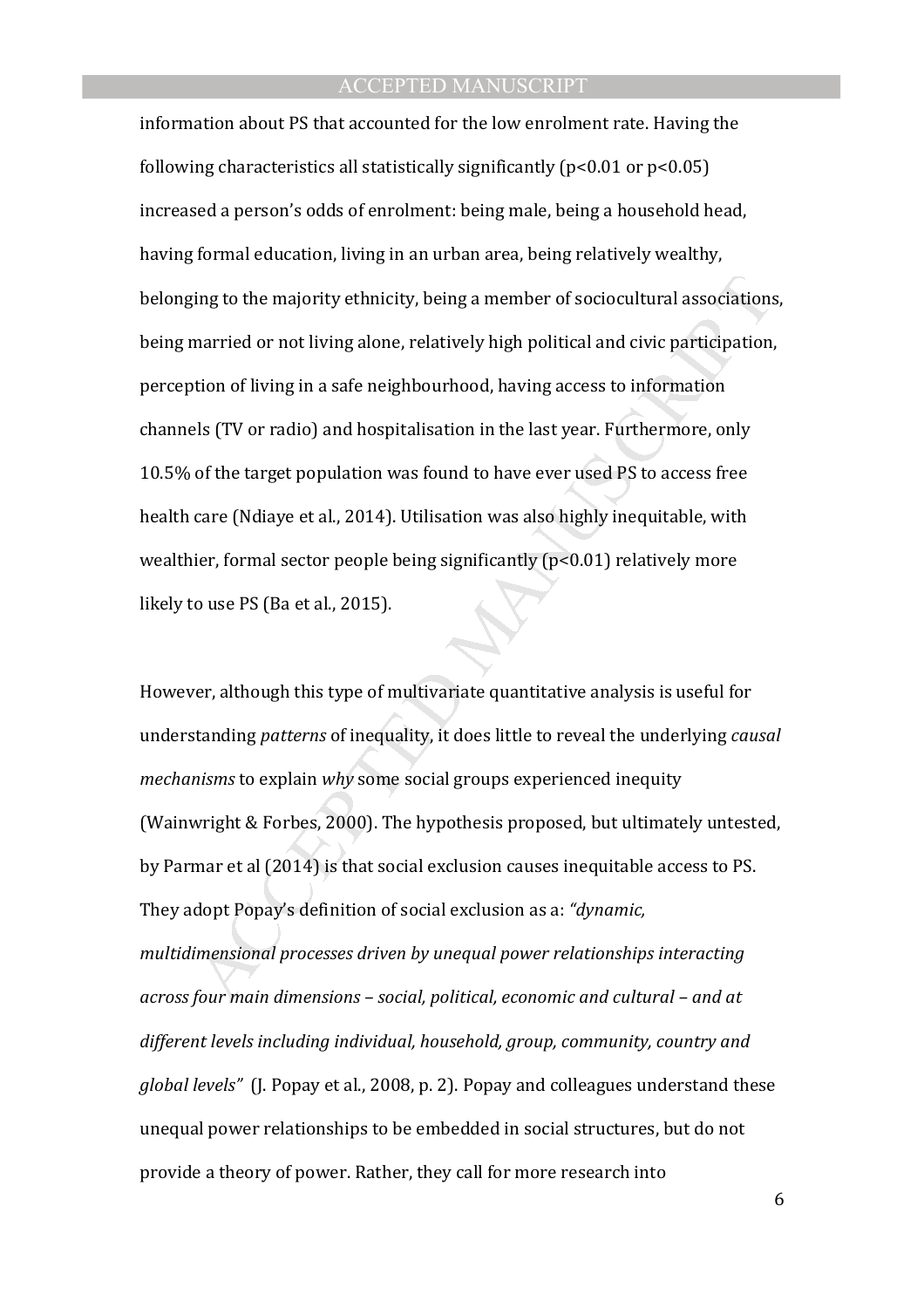understanding the forces driving exclusionary processes in specific societies. Popay (1998) argues this needs to be done by exploring explanations derived from lay knowledge and cultural practice in the context of a specific time and place. Our study responds to Popay's call and complements the quantitative study with qualitative data collected as part of the same research project, to uncover underlying causes of the patterns of inequity identified (Creswell, 2009).

with qualitative data collected as part of the same research project, to<br>er underlying causes of the patterns of inequity identified (Creswell, 2009)<br>Pheed critiques of the positivistic use of solely empirical data from mi Yet, we heed critiques of the positivistic use of solely empirical data from mixed methods studies to determine causes of social exclusion and the plea for more theoretically-oriented research (Hickey & du Toit, 2013). Health scholars are increasingly calling for the use of alternative or complementary epistemological approaches to positivism (Dao & Mulligan, 2016; Gilson et al., 2011; Lacouture et al., 2015; Marchal B et al., 2012 ; Muntaner et al., 2015; J. Popay et al., 2008; Wainwright & Forbes, 2000). Gilson has identified two main knowledge paradigms that have been applied by health policy and systems researchers as alternatives to positivism: critical realism and relativism, incorporating social constructionism and interpretivism (Gilson, 2012; Gilson et al., 2011). We have opted to compare two particular branches of critical realism and social constructionism respectively. They are particularly useful for this study as they incorporate clearly distinct and contrasting understandings of causality and power relations.

# *Critical realist and social constructionist approaches to understanding causes of inequity*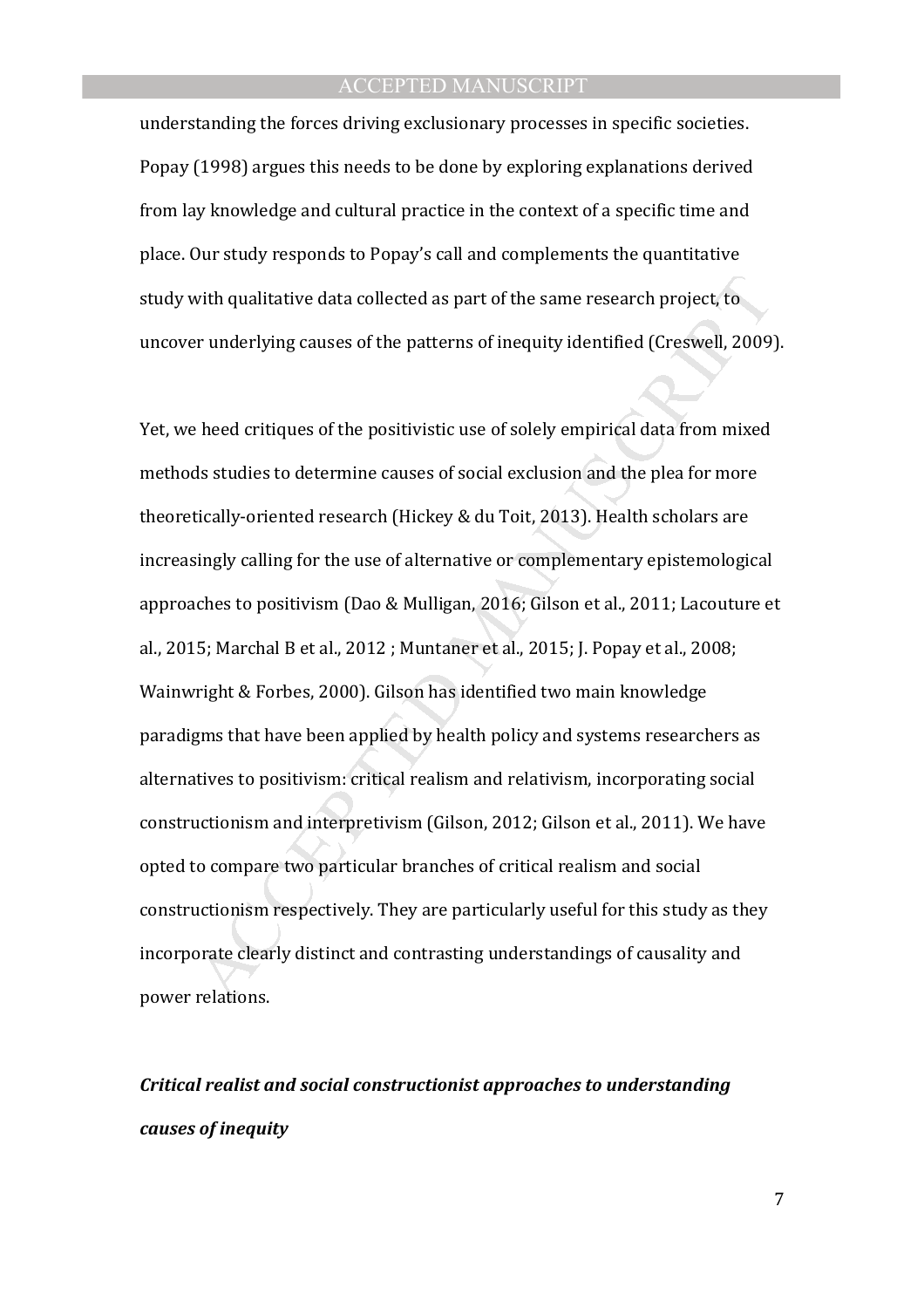nisms (Bhaskar, 1975). Bhaskar, the initiator of this epistemological<br>nent, distinguishes between three domains: the real, actual and empirical.<br>main of the real refers to unobservable generative mechanisms that are<br>nented Critical realists argue that measuring the relationship between observed variables and lay knowledge forms the empirical basis for the identification of *hidden or unobservable generative mechanisms*. The observed patterns or events can be compared to other contexts in order to identify underlying reoccurring mechanisms (Bhaskar, 1975). Bhaskar, the initiator of this epistemological movement, distinguishes between three domains: the real, actual and empirical. The domain of the real refers to unobservable generative mechanisms that are independent of humans to exist and act. The domain of the actual refers to events that take place, such as policy interventions. The domain of the empirical refers to what is observed or sensed by human beings (Bhaskar, 1975). Bhaskar's emphasis on uncovering real underlying causal mechanisms is compatible with Marxist theory and other approaches which entail a relational conception of society, where both individuals and social structures are causally efficacious, and interact through time (M. L. Smith & Seward, 2009).

Critical realism was developed in response to not only the perceived limitations of positivism, but also to those of social constructionism. In this paper we focus mainly on social constructionism as expounded by Burr (2015). In this case it is proposed that there is no reality that can be objectively identified by researchers. Rather, it is argued that knowledge is created and sustained through daily practice; that social constructions, in the form of discourse, sustain some forms of practice and exclude others; and that this process entails power and resistance (Burr, 2015). This branch of social constructionism takes a Foucauldian approach, arguing that there exist various *regimes of truth*, but that one regime is no more correct than another (Burr, 2015). Rather than thinking about causal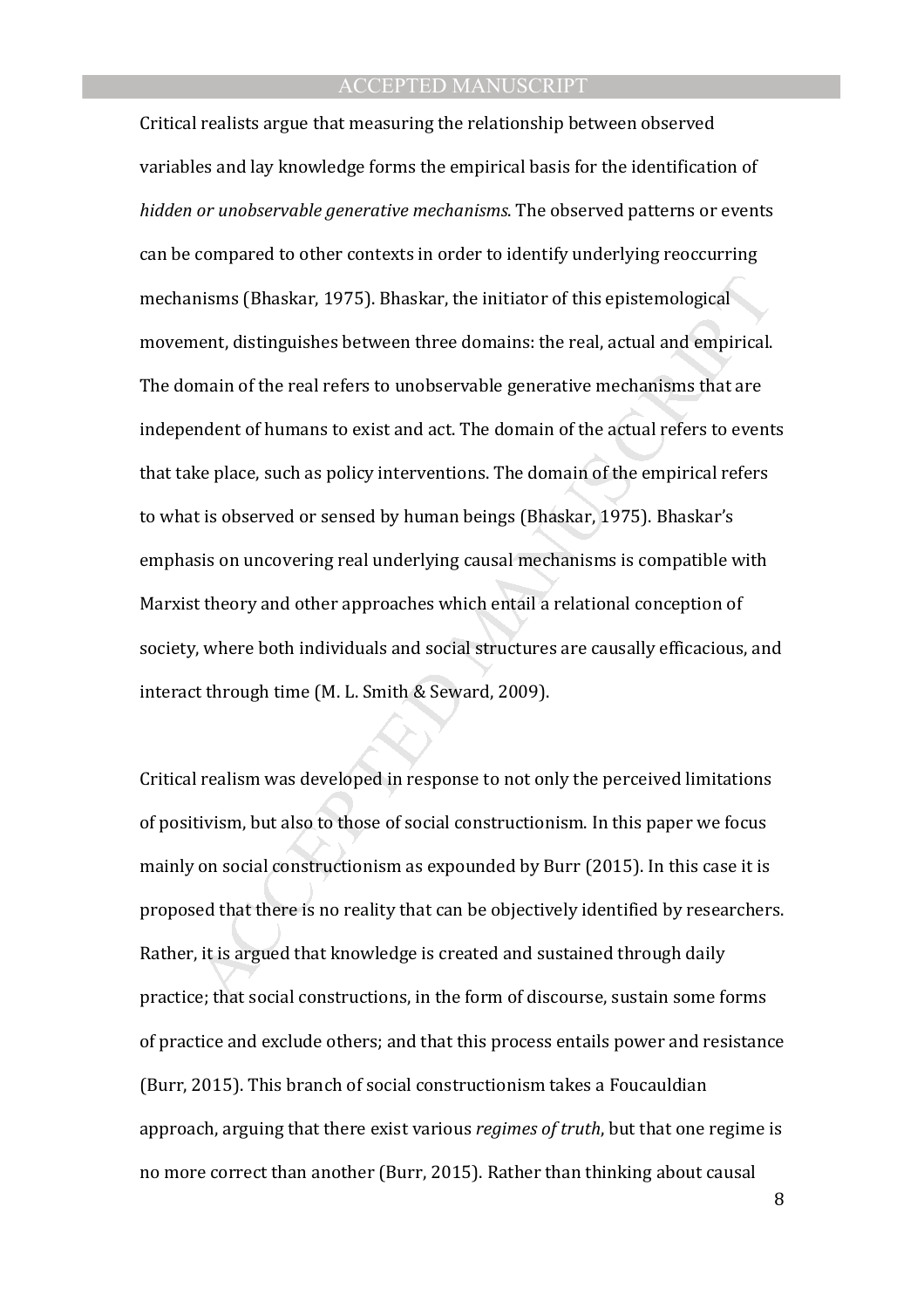mechanisms as an interaction between two pre-existing entities (i.e. the self (psychology) and social phenomena (social structures)), social constructionists tend to think a person is always actively constructing the social world at the same time as being constrained by society (Burr, 2015)*.* This approach suggests that no deterministic, underlying mechanisms causing inequity can be objectively identified by researchers. Because of this, critical realists accuse social constructionists of being unable to ground their research in a political or moral stance.

o deterministic, underlying mechanisms causing inequity can be<br>vely identified by researchers. Because of this, critical realists accuse<br>constructionists of being unable to ground their research in a political or<br>stance.<br>M Few studies in the health field explicitly distinguish between the three main epistemological paradigms (positivism, relativism and critical realism), or explain their rationale for adopting one epistemology instead of another (Wainwright & Forbes, 2000). We argue that this is a major limitation, as choice of epistemology determines how empirical results can be interpreted. This in turn is likely to determine policy recommendations. These are crucial issues, given the increasing interdisciplinarity of health research and concurrent diversification of epistemologies used. We argue that the various epistemologies do not have to be at odds, as there are likely to be useful insights garnered from each approach. Rather, health policymakers and researchers need to become more literate in - and perhaps even adopt - each other's epistemologies in order to strengthen health research and policy development. This can be described as a "multi-epistemological" approach.

#### **2. Methods**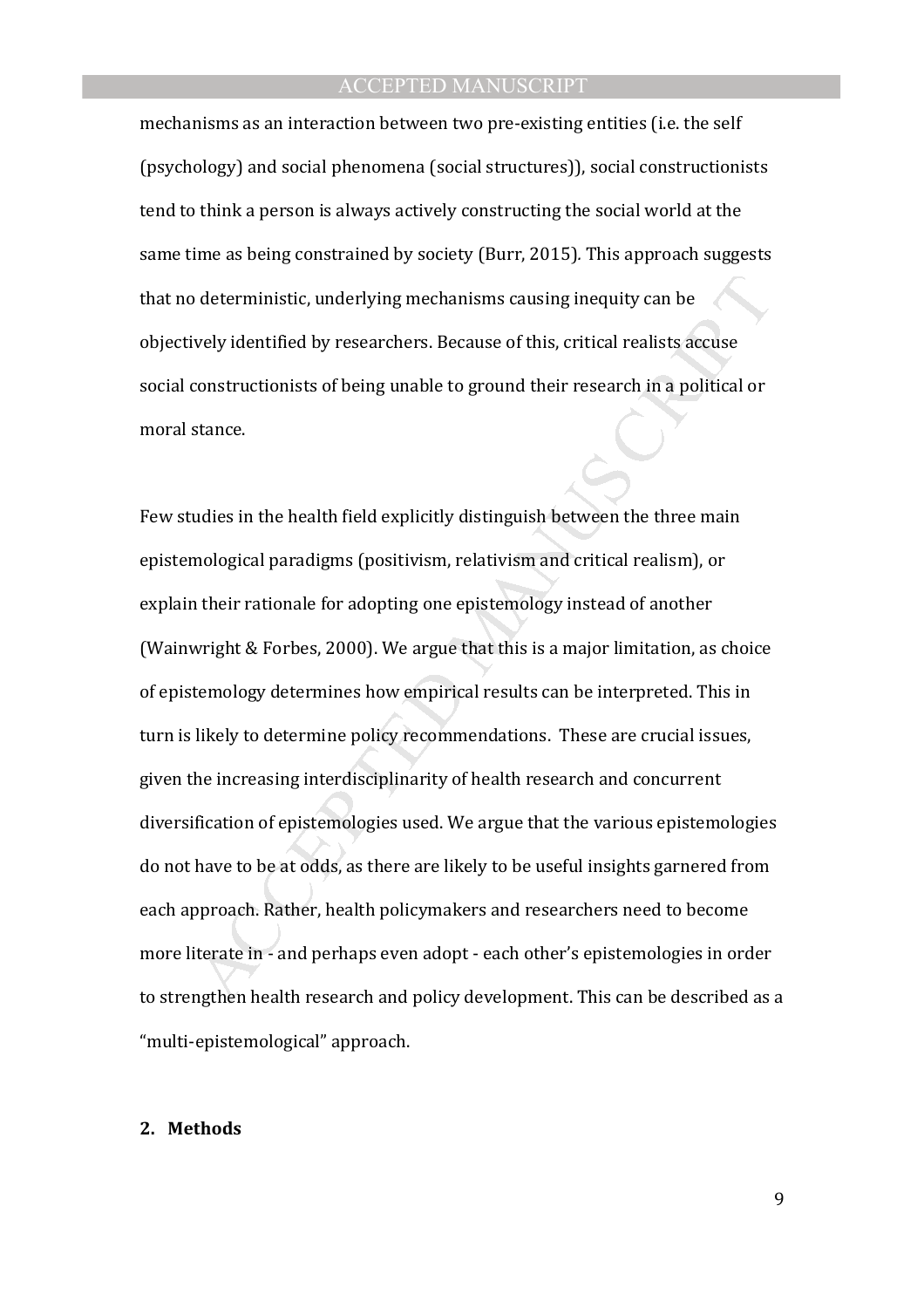egal (Dakar, Diourbel, Matam and Tambacounda), which preceded the<br>titve study. These regions were selected to ensure variety in terms of<br>turban population, poverty and access to healthcare. For further details of<br>revy meth A total of 34 semi-structured interviews (SSIs) and 19 focus group discussions (FGDs) with people aged 60 and over were conducted by a team of professional fieldworkers over a period of six months during 2012. For the SSIs, older people were selected from the household survey that was conducted across four regions in Senegal (Dakar, Diourbel, Matam and Tambacounda), which preceded the qualitative study. These regions were selected to ensure variety in terms of rural/urban population, poverty and access to healthcare. For further details of the survey methodology see (Parmar et al., 2014). For the SSIs, purposive sampling was used (Palys, 2008) to represent a variety of profiles according to whether they had: been informed / not informed of PS; used / not used health services in the last year; received / not received a user-fee exemption under PS. This sampling strategy was necessary due to the small number of people in the household survey that had received a user-fee exemption under PS. The sampling procedure also aimed to cover a wide range of social and demographic characteristics, in order to incorporate maximum variation of perspectives on the causes of social inclusion/exclusion, covering: formal and informal sectors; gender; urban/rural residence; social status; and vulnerability. Interviews lasted 30 minutes on average. The 19 FGDs with people aged 60 and over were conducted in the same regions as the SSIs and were also selected to cover variations in the profiles and socioeconomic and demographic factors listed above. This allowed data triangulation with the SSIs. FGDs lasted one hour on average and were each made up of around 12 people. Sample size of the SSIs and the number of FGDs was determined by the data obtained and data collection continued until saturation.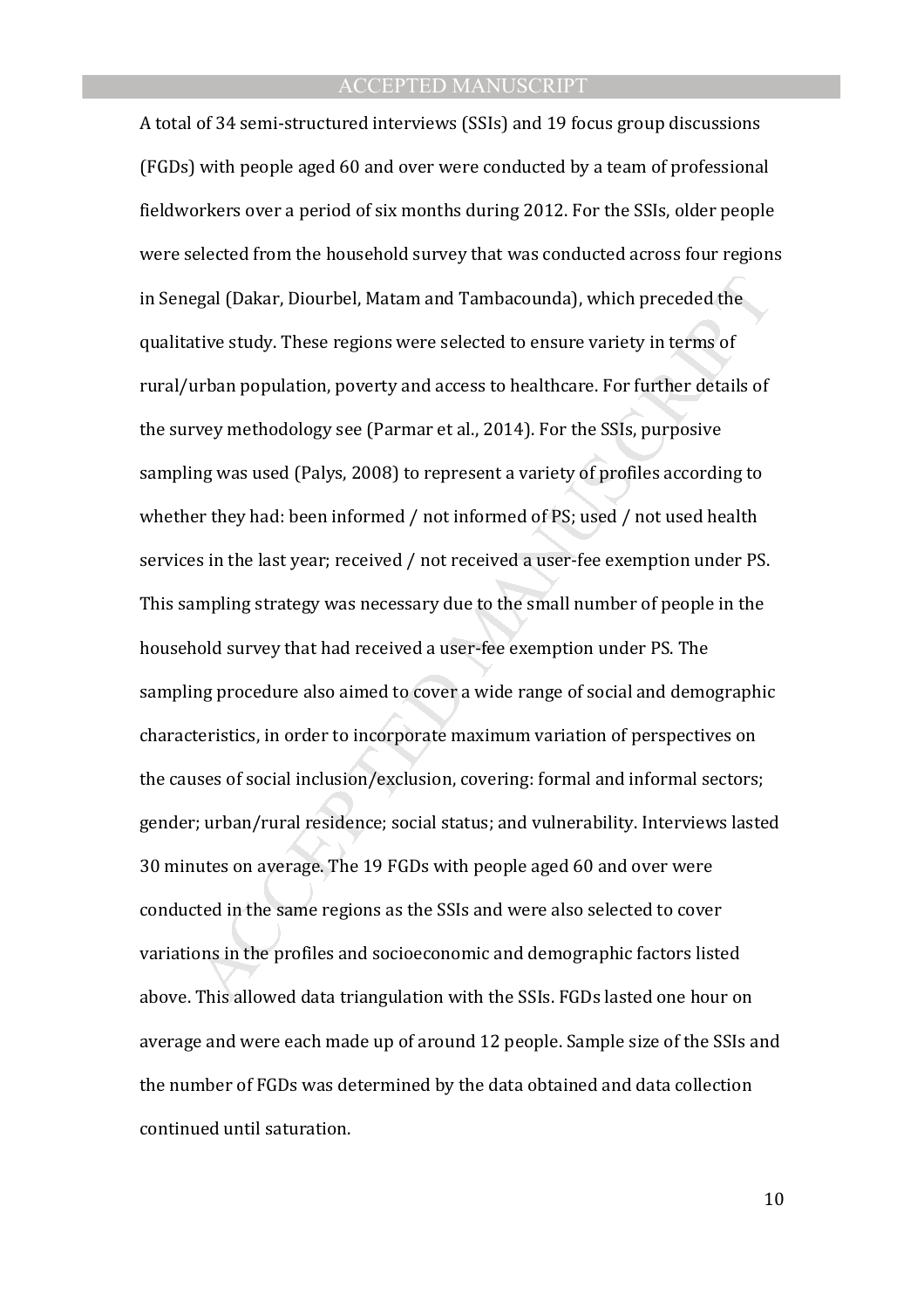d, open-ended type and were conducted in local Senegalese languages,<br>ed, transcribed using verbatim transcription and translated. Informed<br>t was obtained. The authors analysed all transcripts using NVivo10, in<br>to identify In order to explore the relationship between social exclusion and PS, a wide range of topics was included in the SSI and FGD interview guides: socioeconomic status; perceptions of ageing; social and family support; health and access to health care; knowledge, use and perceptions of PS. All SSIs and FGDs were of a focused, open-ended type and were conducted in local Senegalese languages, recorded, transcribed using verbatim transcription and translated. Informed consent was obtained. The authors analysed all transcripts using NVivo10, in order to identify lay explanations of causes of exclusion from / inclusion in PS. The interview guides and background literature were used to develop a coding frame to deductively code the data. Inductive coding (Glaser, 1967) was then performed in order to add relevant codes to the coding frame. As new codes emerged all transcripts that had been previously coded were read again and new codes added. Both authors independently coded the transcripts and the coding was then consolidated and merged.

In sum, using a concurrent transformative strategy design (Creswell, 2009), the qualitative research aimed to make sense and progressively deepen the household survey results (Ba et al., 2015; Parmar et al., 2014) and develop new understandings beyond the quantitative analysis. Ethical approval was obtained from the National Ethics Committee for Research in Health, Senegal [674/MSAS/DS/DER].

#### **3. Results and Discussion**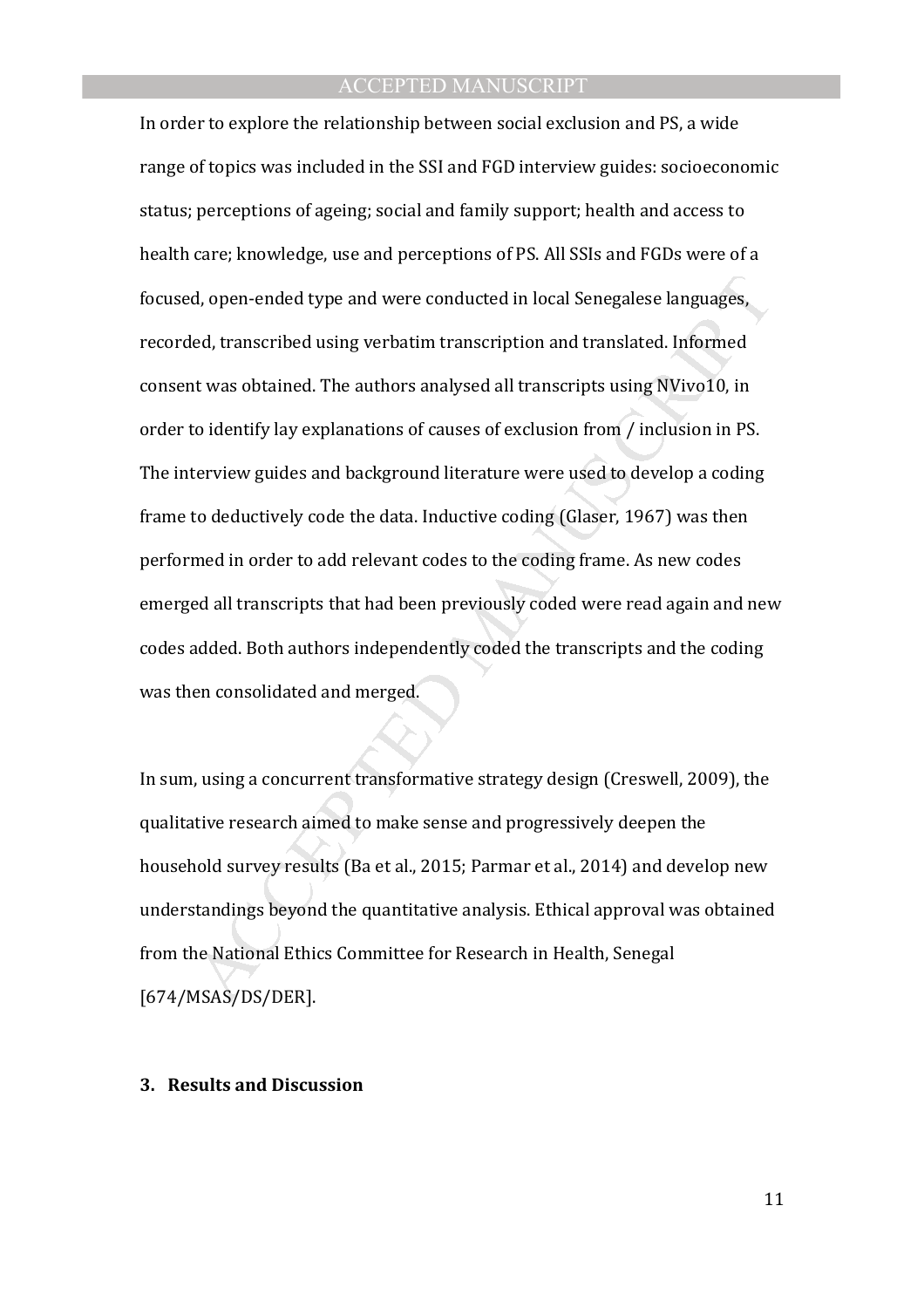ing to explanations for exclusion of older people from PS at three<br>tant steps, which emerge from fifteen lay explanations of inclusion in or<br>ton from PS: (i) not being informed about the PS policy; (ii) not perceiving<br>to u We identified fifteen common explanations (from the perspective of the interviewees) of inclusion in or exclusion from PS across the SSIs and FGDs. These are presented in detail in Tables S1 and S2 (see Supplementary file) INSERT LINK TO ONLINE FILE TABLES S1 AND S2. This section is structured according to explanations for exclusion of older people from PS at three important steps, which emerge from fifteen lay explanations of inclusion in or exclusion from PS: (i) not being informed about the PS policy; (ii) not perceiving a need to use health services under PS; and (iii) inability to access health services under PS, despite having the information and perceived need. The explanations at each step are often interconnected. For each step, we first present the empirical results, which refer to both the SSIs and FGDs unless otherwise stated. Then we interpret the results using a critical realist and /or social constructionist epistemological paradigm. According to the critical realism paradigm, similar mechanisms are likely to operate in many different contexts, albeit with different results depending on the context. We therefore draw on mechanisms identified in the existing critical realist literature. We contrast and critique this approach using a social constructionist lens, drawing mainly on ethnographic literature. Finally, we explore how the different epistemological lenses affect policy implications.

#### *(i) Causes and policy implications of not being informed about PS*

The qualitative results help to explain why around half of Senegalese older people were unaware of the existence of PS. They provide a richer set of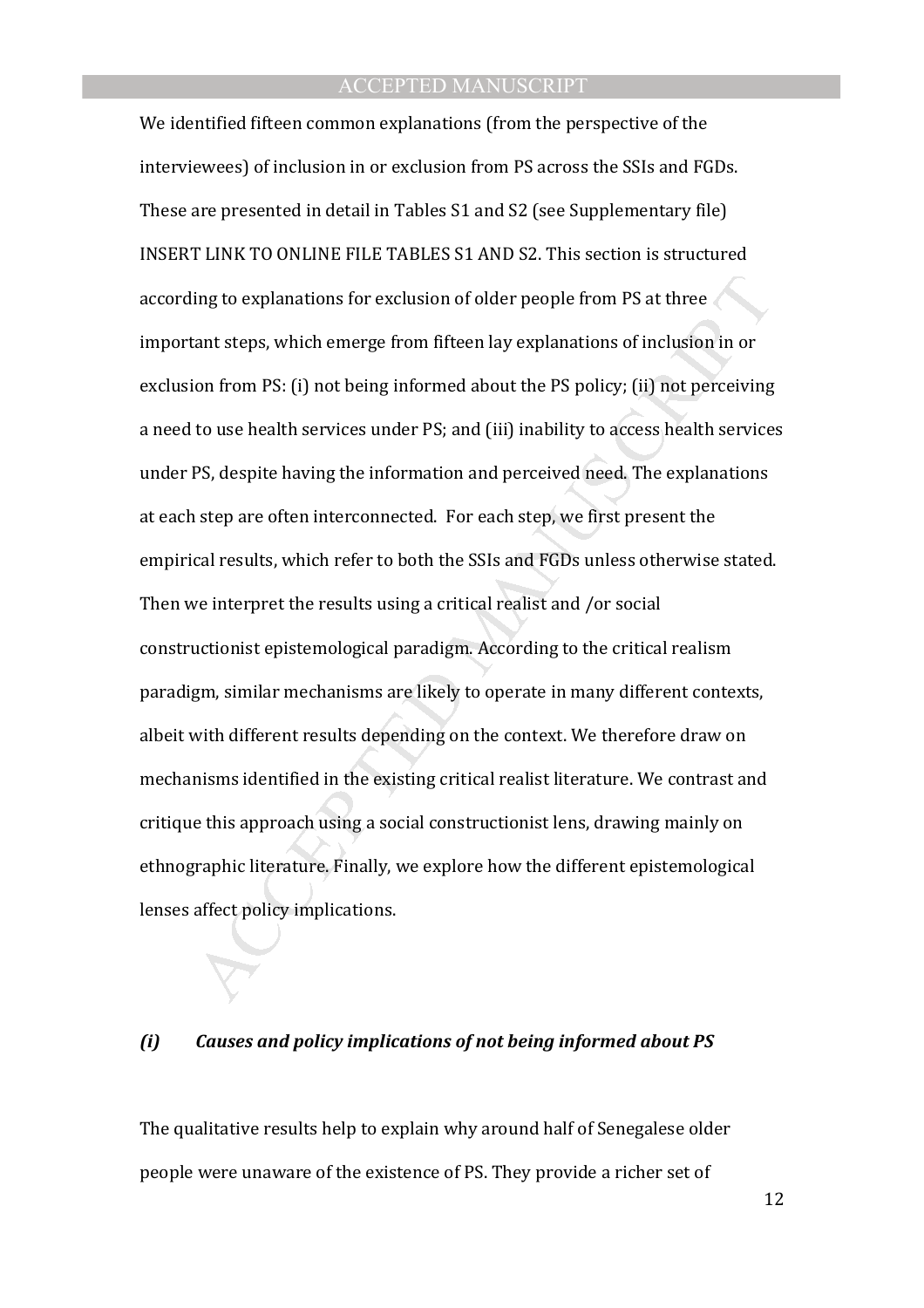dio, television, religious and cultural ceremonies and directly from health<br>
peroviders (Table S1) INSERT LINK TO ONLINE FILE TABLES S1 AND S2.<br>
trast, other older people pointed to a lack of knowledge of PS in the<br>
tion, explanations than the patterns of inequity observed in the survey alone (Parmar et al., 2014). Some older people who had benefited from PS several times thought PS functioned well and that good information dissemination was key to its success. These people said information about PS was readily available through the radio, television, religious and cultural ceremonies and directly from health service providers (Table S1) INSERT LINK TO ONLINE FILE TABLES S1 AND S2. In contrast, other older people pointed to a lack of knowledge of PS in the population, which they attributed to the government's incompetence. These older people pointed to the inadequate government information campaign, arguing that not everyone listened to the radio or watched television, the main dissemination channels used by the government to advertise PS. These older people argued that more and better-targeted information about PS was needed, suggesting the use of town criers and door-to-door visits (Table S1) INSERT LINK TO ONLINE FILE TABLES S1 AND S2.

A third perspective was that poor information dissemination was not due to incompetence, but rather was intentional on the part of the government and health workers. These older people argued that the deliberate withholding of information had the purpose of enabling the embezzlement or selective distribution of PS funds by the government and health workers (Table S2) INSERT LINK TO ONLINE FILE TABLES S1 AND S2. These results in part echo the correlations from the quantitative analysis, pointing to a lack of social networks and access to television and radio as important barriers to accessing information about PS. However, they also point to an explanation for social exclusion not identified in the survey, namely corruption. This is addressed in more depth in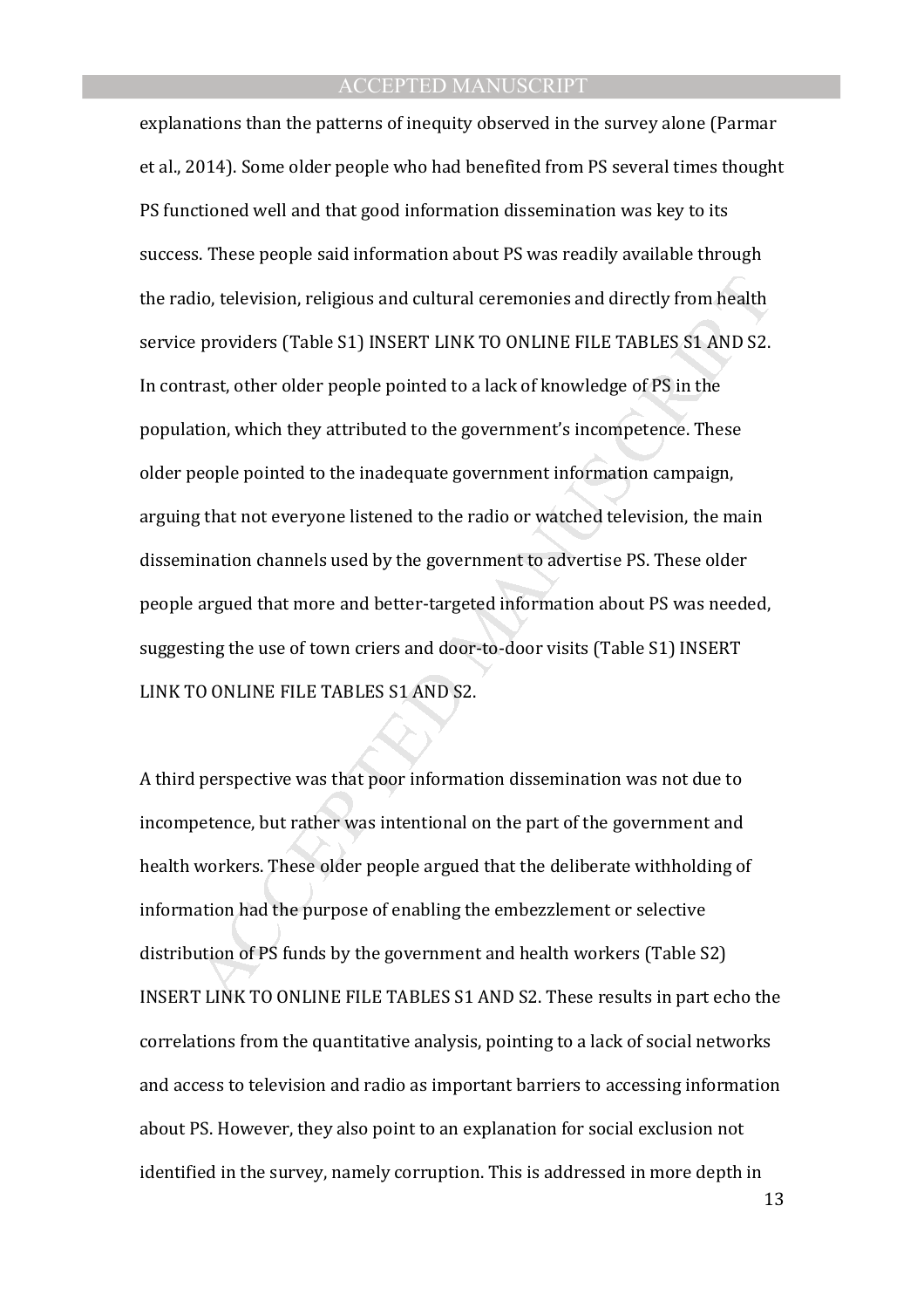section (iii) below. Our results raise a second important issue not addressed by the quantitative analysis; they require the researcher to analyse diverging lay perspectives. In this case, the same information dissemination campaign was viewed as not exclusionary, unintentionally exclusionary and intentionally socially exclusionary by different informants.

by exclusionary by different informants.<br>
Eal realist perspective is useful for interpreting these empirical results, by<br>
bying causal mechanisms and explaining the diverging perspectives of the<br>
ewees. Kabeer's (2000) fra A critical realist perspective is useful for interpreting these empirical results, by identifying causal mechanisms and explaining the diverging perspectives of the interviewees. Kabeer's (2000) framework of causes of social exclusion is especially pertinent. Kabeer adopts a critical realist approach (Olsen, 2004). One of the main generative mechanisms of social exclusion proposed by Kabeer (2000) is Weber's concept of "social closure". This is defined as the way in which *"social collectivities seek to maximize rewards by restricting access to resources and opportunities to a limited circle of eligibles"* (Parkin, 1979) in (Kabeer, 2000, p. 92). This involves monopolisation of certain opportunities based on group attributes, such as race, language, social origin and religion. Institutions cause exclusion when they deliberately discriminate in their laws, policies or programmes. This mechanism provides a strong causal explanation for the results regarding deliberate withholding of information about PS, echoing calls for increased realist attention to social class as a causal mechanism in health inequalities studies (Muntaner et al., 2015).

In contrast, unintended or subconscious discrimination, termed "mobilisation of institutional bias", is another commonly occurring generative mechanism of social exclusion. Kabeer (2000, p. 91) draws on Lukes (2005) who in turn refers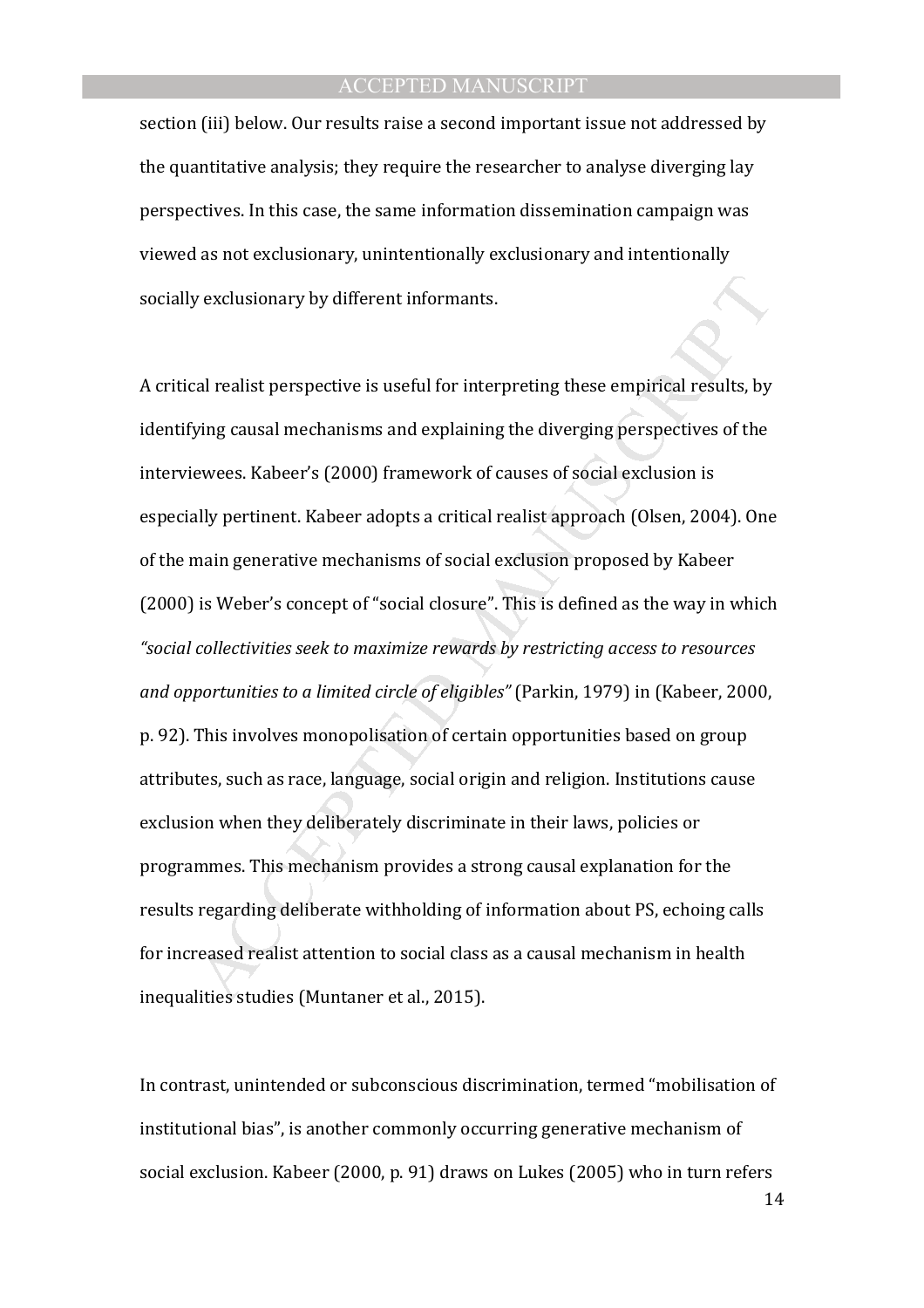to Bachrach and Baratz who define it as *"a predominant set of values, beliefs, rituals and institutional procedures ("rules of the game") that operate systematically and consistently to the benefit of certain persons and groups at the expense of others".* Analysis of this mechanism calls for the researcher to look beyond people's subjective explanations and seek an objective perspective to reveal processes of domination. This mechanism provides a strong causal explanation for the unintentional exclusion caused by the government's use of television and radio as the official channels to disseminate information about PS, by default privileging people from relatively high socioeconomic groups who were more likely to own or have access to these goods.

d people's subjective explanations and seek an objective perspective to<br>processes of domination. This mechanism provides a strong causal<br>ation for the unintentional exclusion caused by the government's use of<br>ion and radio One policy implication of these critical realist interpretations is the need to diversify PS information dissemination channels and target lower socioeconomic groups. Another important implication is the need to eliminate or reduce discriminatory practices of health and political personnel. However, this interpretation and resulting policy implications are put into question by further complexity in the results of our study; we found that on one hand, older people with no information about PS did not necessarily want this information; and on the other hand, discrimination in the distribution of PS funds was at times perceived to be desirable and even moral. These further contradictions are explored in the following subsections, with social constructionism emerging as a useful analytic tool to reconcile the findings.

# *(ii) Causes and policy implications of perceiving no need for health services under PS*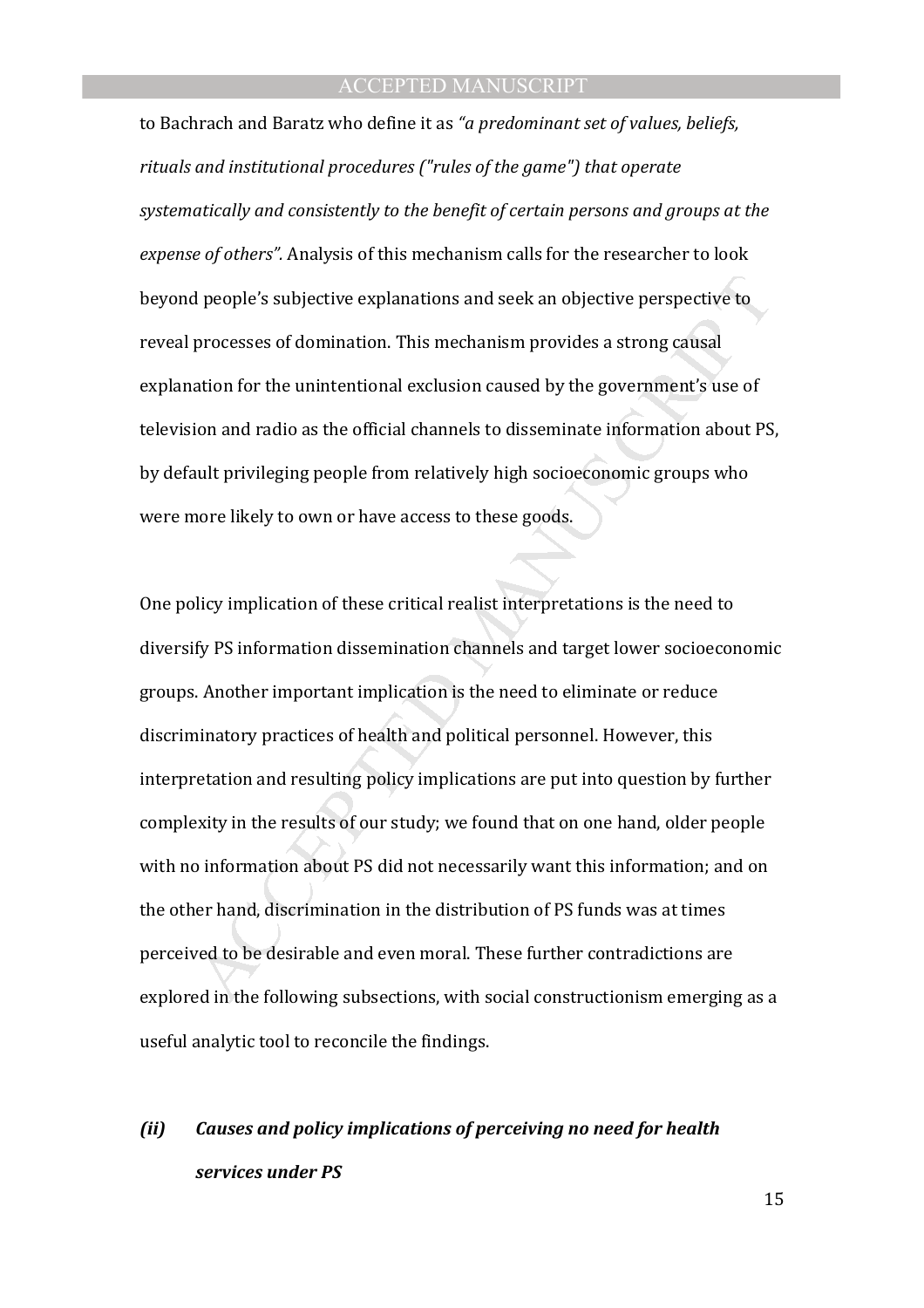A complex issue raised in the results is differential subjective, internalized perceptions of health, wellbeing and medicine, and how these perceptions relate to social exclusion from accessing PS. These issues were not addressed by the quantitative study.

tative study.<br>
blder people reported never falling sick and therefore never needing to us<br>
ble S1) INSERT LINK TO ONLINE FILE TABLES S1 AND S2. A few<br>
ewees argued that some older people believed traditional medicine to be Some older people reported never falling sick and therefore never needing to use PS (Table S1) INSERT LINK TO ONLINE FILE TABLES S1 AND S2. A few interviewees argued that some older people believed traditional medicine to be more effective than allopathic, suggesting this was why they didn't access PS (Table S1) INSERT LINK TO ONLINE FILE TABLES S1 AND S2. Other older people were fatalistic about their lack of access to PS, some attributing it to God's will (Table S1) INSERT LINK TO ONLINE FILE TABLES S1 AND S2. Others spoke of a lack of support within the household to reach health service providers but accepted this as a natural attribute of old age. These subjective perceptions led to a lack of demand for information about PS and for the use of health services under PS. However, the older people with these views did not perceive themselves to be socially excluded from PS. On the other hand, some interviewees argued that some older people convinced themselves they did not have the right or need to access health care, so as not to be disappointed by their lack of access (Table S2) INSERT LINK TO ONLINE FILE TABLES S1 AND S2.

A critical realist interpretation might attribute some of these results to psychological adaption, or "internalised discrimination" in the population studied. Sen's capability approach (2005) is useful for understanding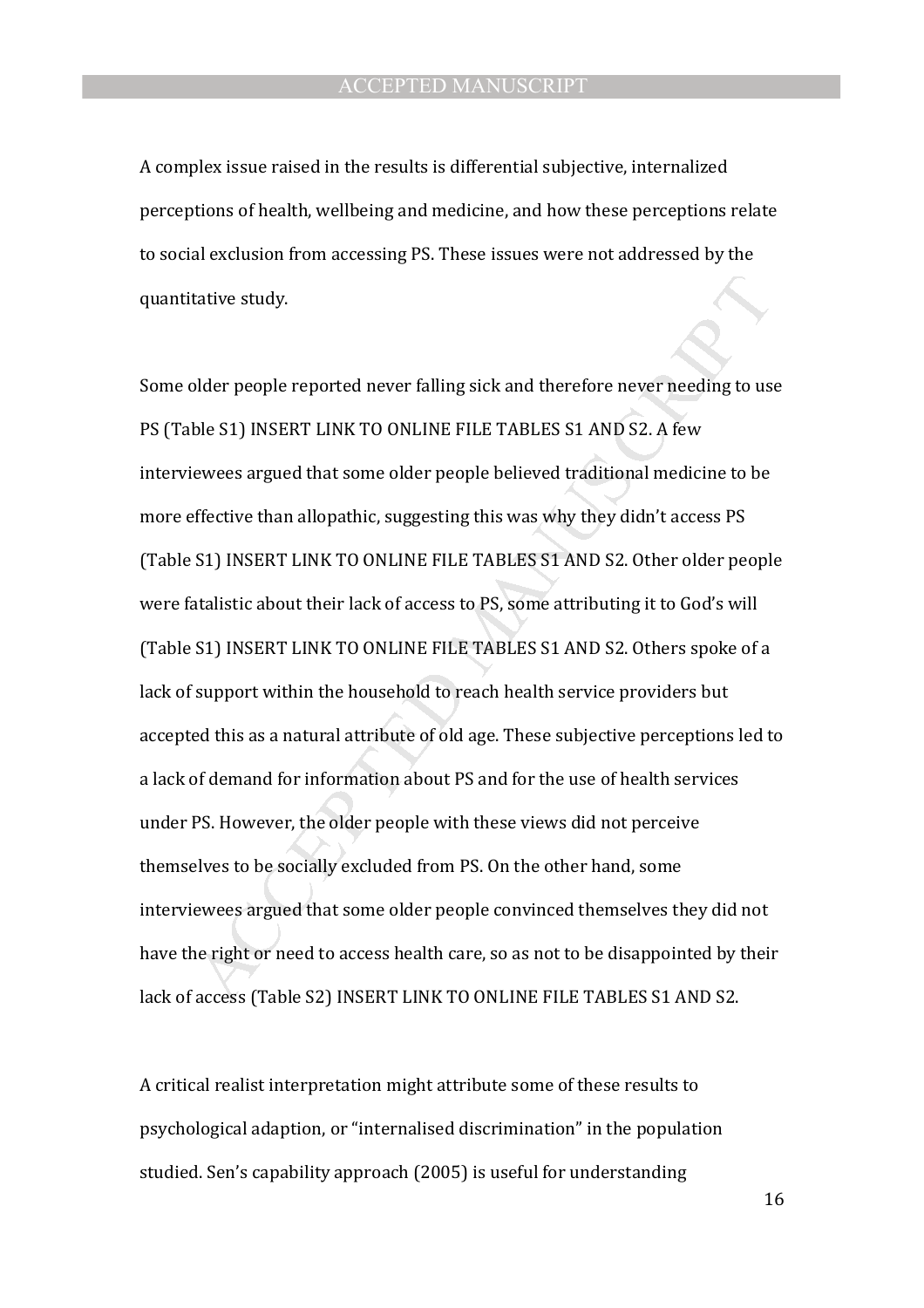internalised discrimination as a cause of exclusion from PS. The approach has been argued to be critical realist since it focuses on the combination and interaction of individuals' capacities and their relative position vis-à-vis social structures that provide reasons and resources for particular behaviors (M. L. Smith & Seward, 2009)*.* The capability approach shifts our attention from access to health care facilitated by people's knowledge of PS policy (the instrument or permission) and its requisite level of public funding (the means), to whether people are *actually able* to access free health care under PS.

& Seward, 2009). The capability approach shifts our attention from access<br>th care facilitated by people's knowledge of PS policy (the instrument or<br>sion) and its requisite level of public funding (the means), to whether<br>ar Sen understands internalised discrimination to be a cause of people's differing actual achievement of developmental ends, since *''our desires and pleasure-taking abilities adjust to circumstances, especially to make life bearable in adverse situations''* (Sen, 1999, p. 62). The capability approach deals with this by rejecting individual preferences as foundations for evaluating wellbeing due to their endogenous or adaptive nature, opting instead for an objective set of measures such as whether people have access to health care, education, can protest, vote, etc.

A capability approach therefore identifies internalized discrimination as a causal mechanism for the lack of perceived need for access to PS among those who were likely objectively to be in (biological) need of health services (using objective measures of health would be needed to identify specific cases). Policy implications of this interpretation point to the need for improved health literacy among Senegalese older people, as a prerequisite for them to claim their right to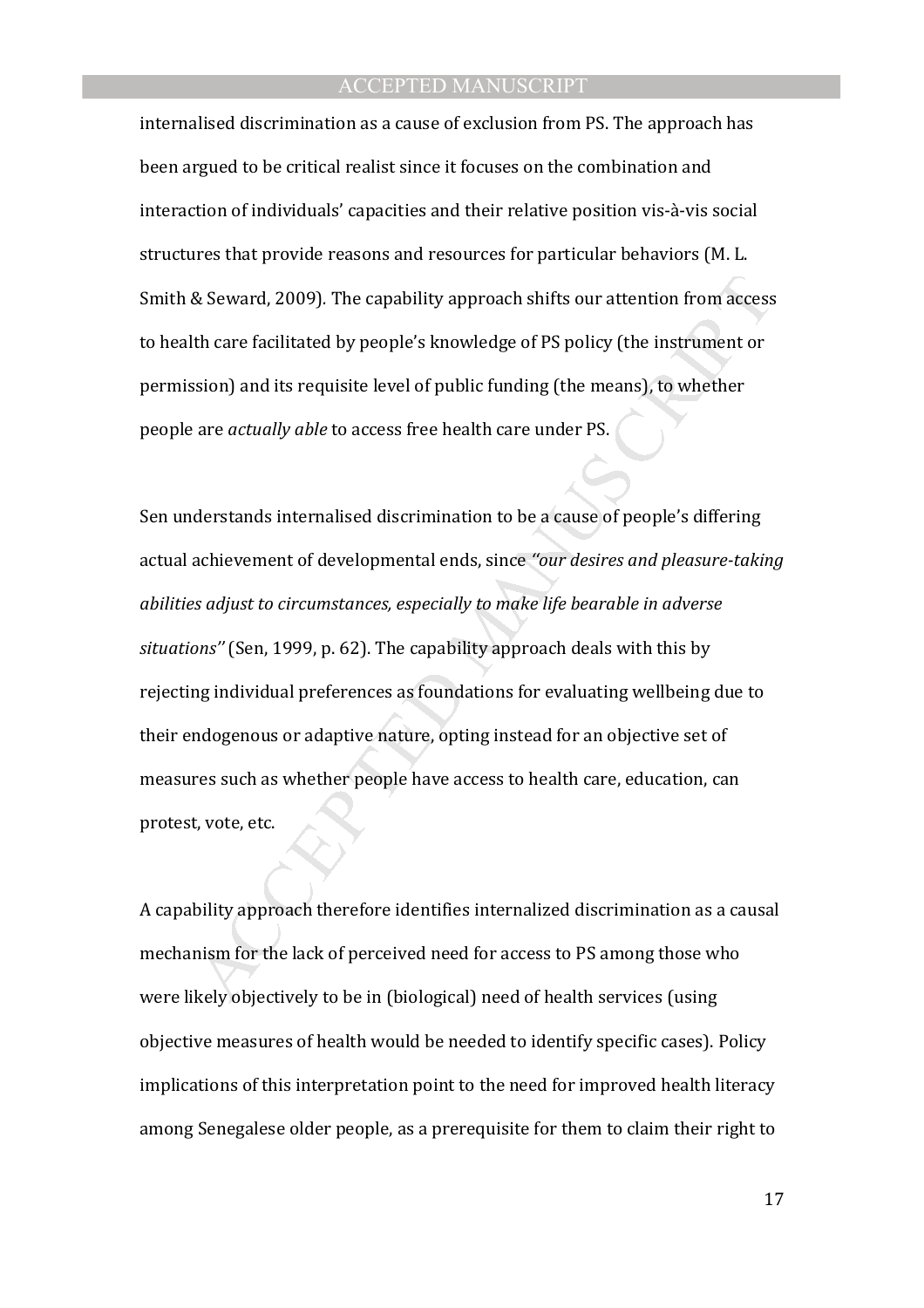PS. Such policies have been proposed by WHO under the concept of "active ageing" (WHO, 2002)

alistic "false consciousness" argument that allows researchers and policys<br>s to discount the meanings that underpin poor peoples' decisions and<br>(Deneulin & McGregor, 2010). Following this argument, educating older<br>about th However, this aspect of the capability approach has been critiqued as a paternalistic "false consciousness" argument that allows researchers and policymakers to discount the meanings that underpin poor peoples' decisions and actions (Deneulin & McGregor, 2010). Following this argument, educating older people about their need for publicly funded health services may perpetuate, rather than undermine, unequal power relations. From a social constructionist perspective, wide disparities between objective and subjective perceptions of ageing have been documented, suggesting avoidance of disability or chronic physical illness are not predictive of subjective successful ageing (Martinson & Berridge, 2015). Our study and other evidence from Senegal (Macia et al., 2015) similarly finds that older people were highly preoccupied with issues other than physiological health and access to health care, such as poverty and changes in social values.

Scholars have applied social constructionist epistemology to policy studies in order to analyse how discourses construct perceived realities. They find that changes in discourse regarding the social position of groups, achieved for example through media narratives or policy entrepreneurs, can shift these groups from low to high political power and help them benefit from public policies (Pierce et al., 2014). Following this social constructionist paradigm, in terms of policy implications, rather than educating older people to subjectively prioritize their health status, PS could be used as political platform from which to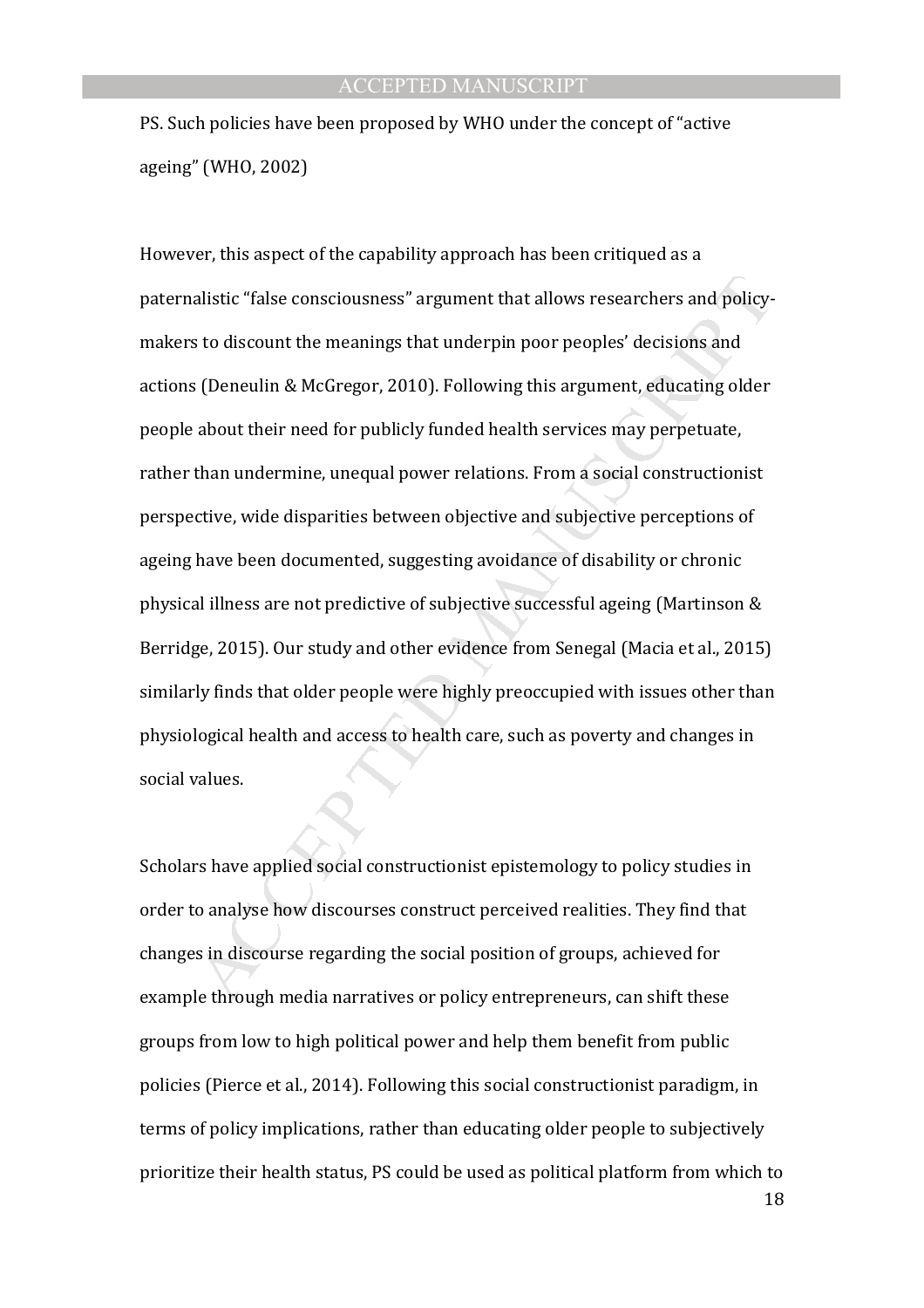claim the wider (non-medical) rights of older Senegalese citizens, regardless of their perceived need for health services. Further research is needed to explore this.

# *(iii) Causes and policy implications of not accessing health services under PS, despite having the information and perceived need*

Causes and policy implications of not accessing health services under<br>
PS, despite having the information and perceived need<br>
1 category of older people identified in the SSIs and FGDs were those who<br>
new about PS and perc A third category of older people identified in the SSIs and FGDs were those who both knew about PS and perceived a need to utilise allopathic health services, but were nevertheless unable to access free services at the point of use under PS. Older people's explanations for this lack of access varied greatly but can be divided into two broad subcategories; (i) explanations that did not perceive there to be social exclusion at play (Table S1) INSERT LINK TO ONLINE FILE TABLES S1 AND S2; and (ii) explanations in which PS was seen as socially exclusionary (Table S2) INSERT LINK TO ONLINE FILE TABLES S1 AND S2. Again, the qualitative results help to explain the quantitative results, adding depth and a more nuanced understanding.

In terms of the first subcategory (no social exclusion) (Table S1) INSERT LINK TO ONLINE FILE TABLES S1 AND S2, many pointed to lack of government funding relative to the high levels of demand for health services among Senegalese older people as the main reason for lack of access; in this case older people *wanted to use PS* but it was argued that there was simply not enough funding to cover all of Senegal's older population. In this case there was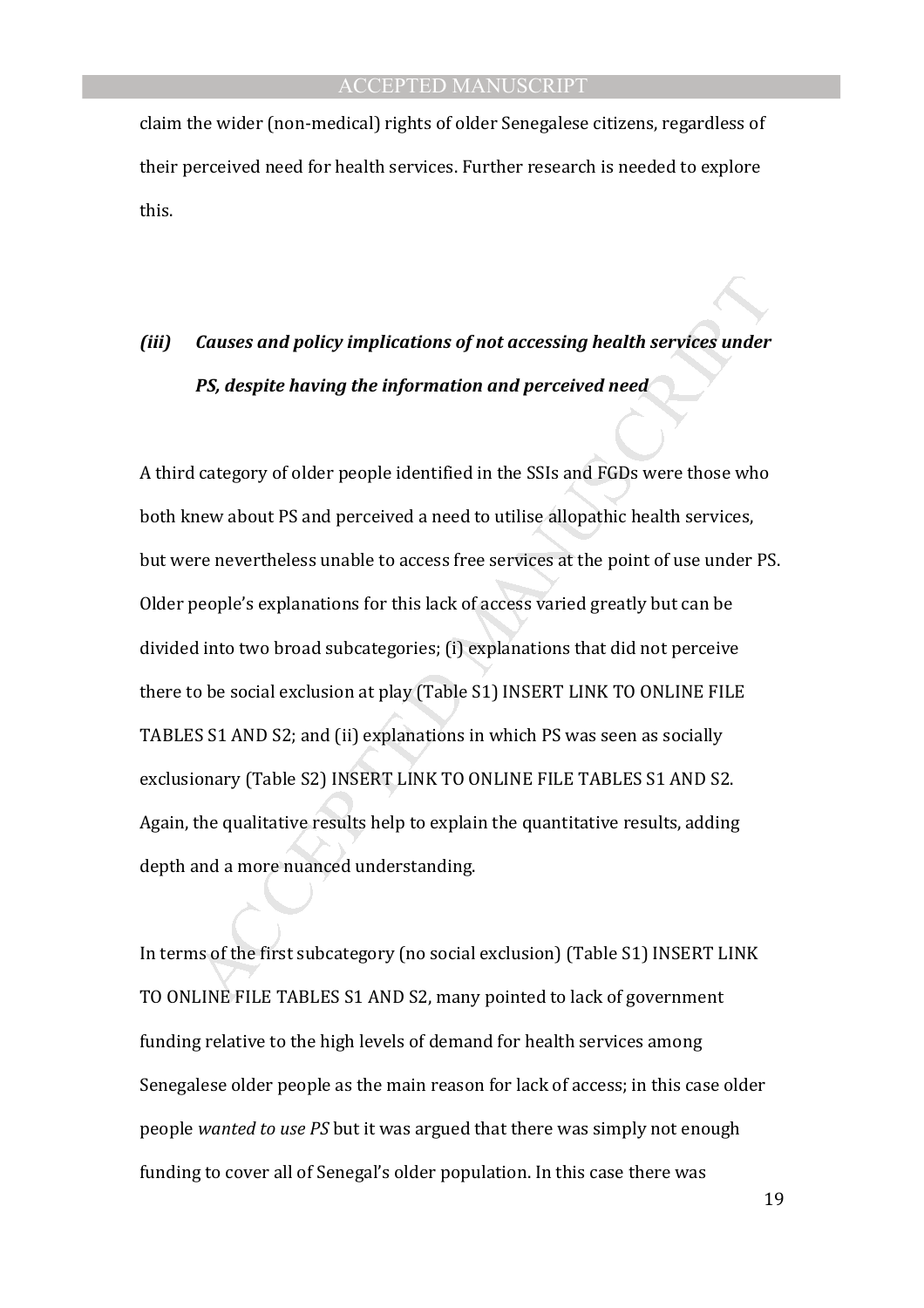exclusion but it was perceived as unintentional and no power relations were seen to be at play.

were many possible reasons given for this. One was that some older<br>vere wealthy and therefore preferred to pay for private health care.<br>e poverty could in theory also result in a choice not to use PS, as some<br>oor older peo In the first subcategory there were also older people who *chose not to use* PS. There were many possible reasons given for this. One was that some older people were wealthy and therefore preferred to pay for private health care. Extreme poverty could in theory also result in a choice not to use PS, as some very poor older people were supposed to have access to social welfare. Some older people had access to alternative sources of funding for health care through a community-based health insurance scheme. Other informal solidarity mechanisms also sometimes replaced the need for PS. Another explanation was disillusionment among some older people who had heard that PS was dysfunctional or complex to use, for example due to the requirement to obtain a referral letter, and as a result had decided not to try to access it.

A further group in this subcategory was people who *were included* in PS but social exclusion was not perceived to be at play. In Senegal, IPRES (*L'Institut de prévoyance retraite du Sénégal (The Pension Insurance Institute of Senegal))* provides free medical coverage to formal sector pensioners and their families. However, the IPRES centres did not offer a comprehensive set of health services; IPRES subscribers were therefore sometimes referred to other facilities, often public hospitals. Previously these services were paid for out-of-pocket. However, PS extended IPRES medical coverage to selected contracted public hospitals outside of its own provider network, funded by its own pension contributions. Furthermore, IPRES pensioners could also access the central government funded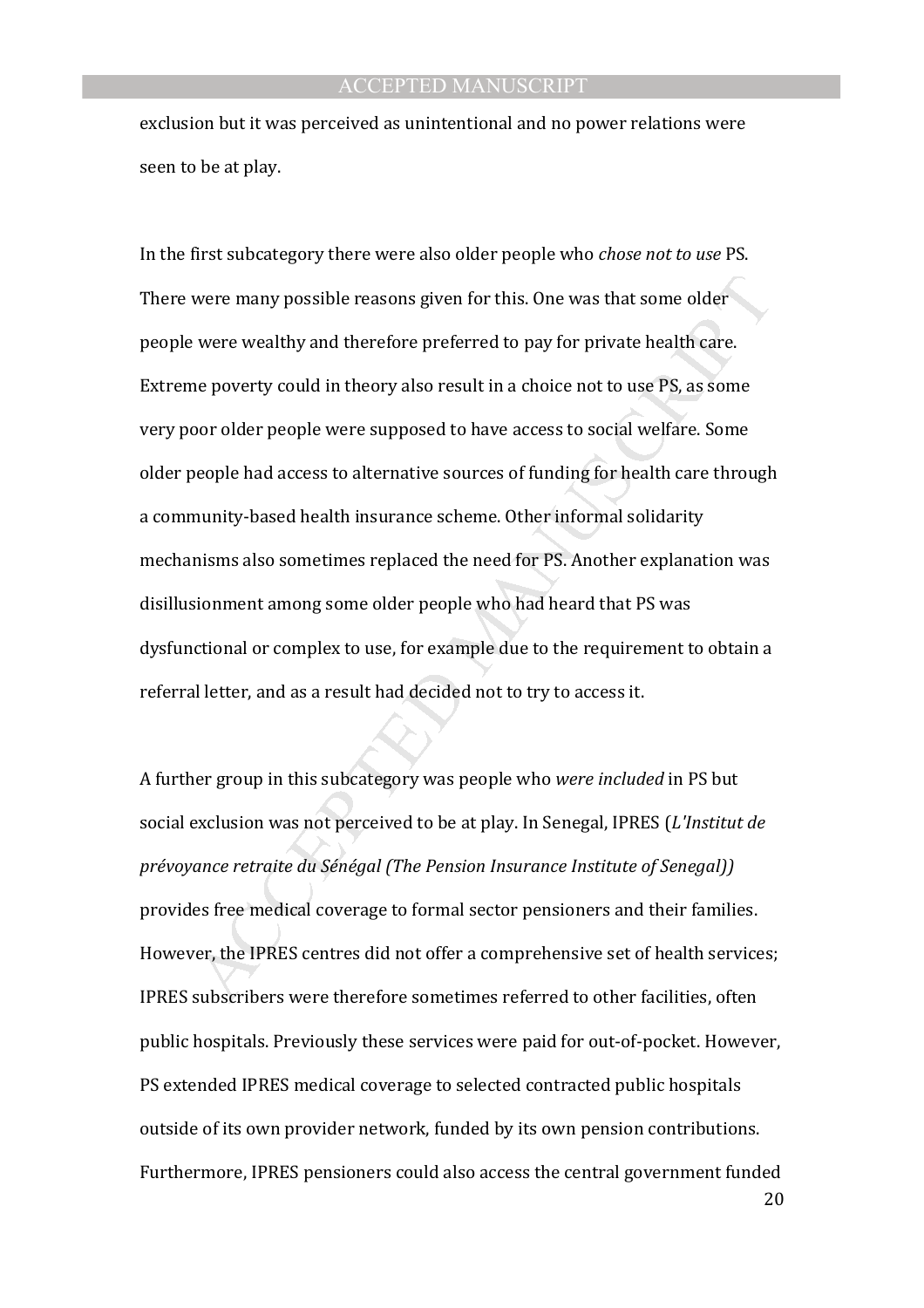sector. This was interpreted in the quantitative study as indicative of<br>exclusion. Yet in the SSIs and FGDs, these people did not view themselves<br>enerfiting from unequal power relations and informal sector people did no<br>th services of Plan Sesame at other hospitals, by presenting their national ID card instead of their IPRES card. Many IPRES members in the SSIs and FGDs talked about successfully using PS. This explains the finding of the quantitative results that utilization of PS was higher among older people who had worked in the formal sector. This was interpreted in the quantitative study as indicative of social exclusion. Yet in the SSIs and FGDs, these people did not view themselves to be benefiting from unequal power relations and informal sector people did not accuse them of such. Many formal sector pensioners did not see themselves as privileged, complaining of serious financial problems due to their families relying on income from their pensions for survival due to high levels of youth unemployment. Furthermore, they often complained of the same social exclusion from PS as informal sector older people (e.g. financial barriers, bureaucratic barriers and patronage (see below)).

Finally, many older people stated that PS is only available to those who have a friend or relative working at a hospital; this was seen as a way of informally rationing limited resources (Table 1) INSERT LINK TO ONLINE FILE TABLES S1 AND S2. Several participants described this process as the "*system camarade*" ("buddy system"). This meant that by default, many of those who used PS were from high socioeconomic groups, since health workers and their friends and family were usually from those groups. This could help to explain the quantitative results and be interpreted as indicative of social exclusion. However, under the "buddy system", access to PS was organised through prevailing social norms around affective relations; these were in general viewed in the SSIs and FGDs as beneficent, desirable and moral and not socially exclusionary.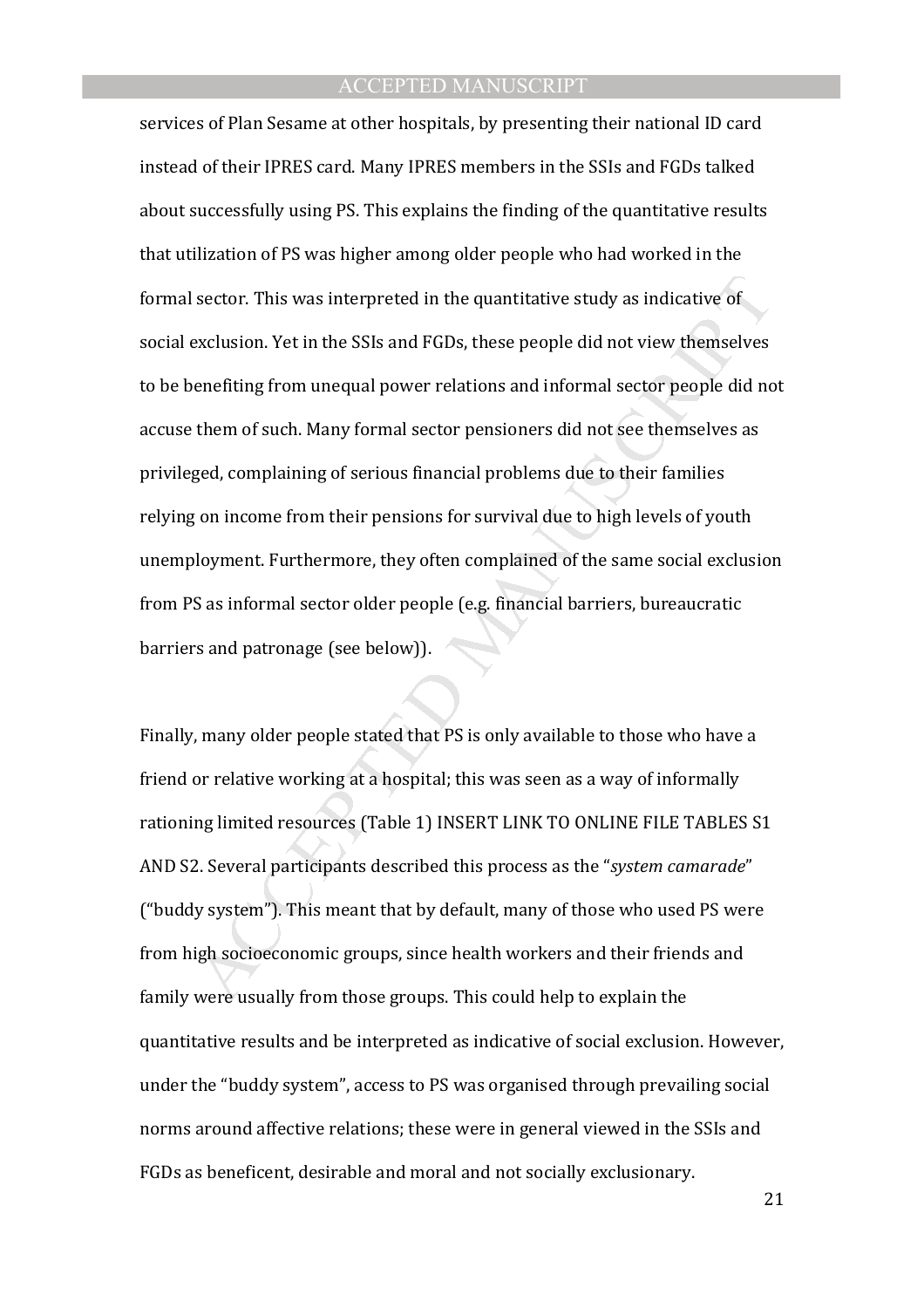Furthermore, local state officials who practiced the "buddy system" were perceived to be under great financial pressure to ration free care due to poor financial practices at the central state level.

the second subcategory of explanations (i.e. the perceived presence of exclusion) (Table S2) INSERT LINK TO ONLINE FILE TABLES S1 AND S2, exclusion) (Table S2) INSERT LINK TO ONLINE FILE TABLES S1 AND S2, titioned above, s Within the second subcategory of explanations (i.e. the perceived presence of social exclusion) (Table S2) INSERT LINK TO ONLINE FILE TABLES S1 AND S2, as mentioned above, some older people expressed the view that corrupt doctors and other local state employees intentionally denied patients access to PS as they were diverting the funds allocated to the PS programme for their own benefit. Others argued that the central state administration was corrupt and had misappropriated the funds for PS. Others suggested that the cause of poor PS rollout was that it had become politicised and opponents of the government ruling party had blocked it. These explanations point to social exclusion, as lack of access was perceived to be caused by unequal power relations.

A further major way in which social exclusion was seen to affect access to PS was through patronage (Table S2) INSERT LINK TO ONLINE FILE TABLES S1 AND S2. Several people reported that they had successfully accessed PS due to their elite status. This system of social networks was described by some interviewees as the *"bras longue"* ("long arm"), perceived by many to be part of a wider system of patronage and corruption in Senegal. In several FGDs, it was reported that people who were not part of the "long arm" system were excluded from accessing PS. This may explain the finding of the household survey that being a member of sociocultural associations and relatively high political and civic participation was indicative of better access to PS. People clearly differentiated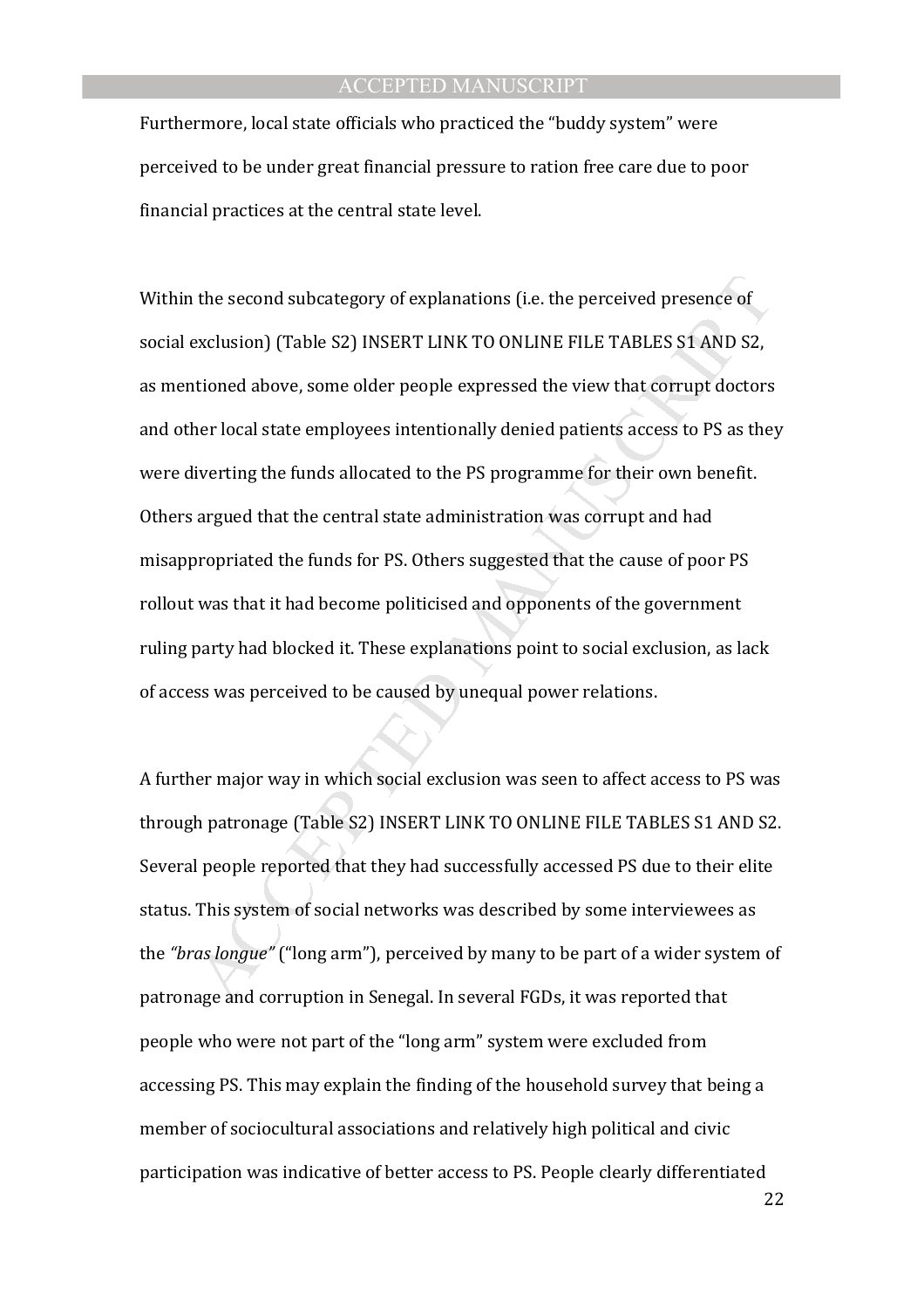between the "long arm" system and the "buddy system" as two different types of social networks; even those who denounced the "long arm" system approved of the "buddy system". This nuanced understanding is missing from the quantitative results, which do not distinguish between the two systems. Also missing are the mixed feelings about the "long arm" system; some of the privileged people who benefited from it did so reluctantly and said they believed it was morally wrong. This can be seen as adverse incorporation into to PS.

g are the mixed feelings about the "long arm" system; some of the<br>ged people who benefited from it did so reluctantly and said they believed<br>morally wrong. This can be seen as adverse incorporation into to PS.<br>ost all FGDs In almost all FGDs and in many interviews, it was apparent that (ironically) money was needed to access free care under PS. One reason was to cover the costs of travel to the hospital. Another reason was due to the poor design of the policy. People pointed out that even though the hospital fees are covered by PS, the scheme did not cover out-patient prescriptions. Money was also required to access PS due to the need to provide under-the-table payments. Some believed that using PS had led to worse quality care than if user fees had been paid. Furthermore, money was said to be needed to afford nice clothes so as to dress appropriately for a hospital visit, in order to give the impression to health workers that you expect to be well taken care of. A lack of economic capital could also be seen as an indirect cause of exclusion from PS due to shifting social values which held wealth to be a source of respect. Participants of almost all FGDs said that values in Senegal had changed and elders were no longer respected. They often pointed to the example that people no longer gave up their seat for them on the bus – this was an additional barrier to accessing health services.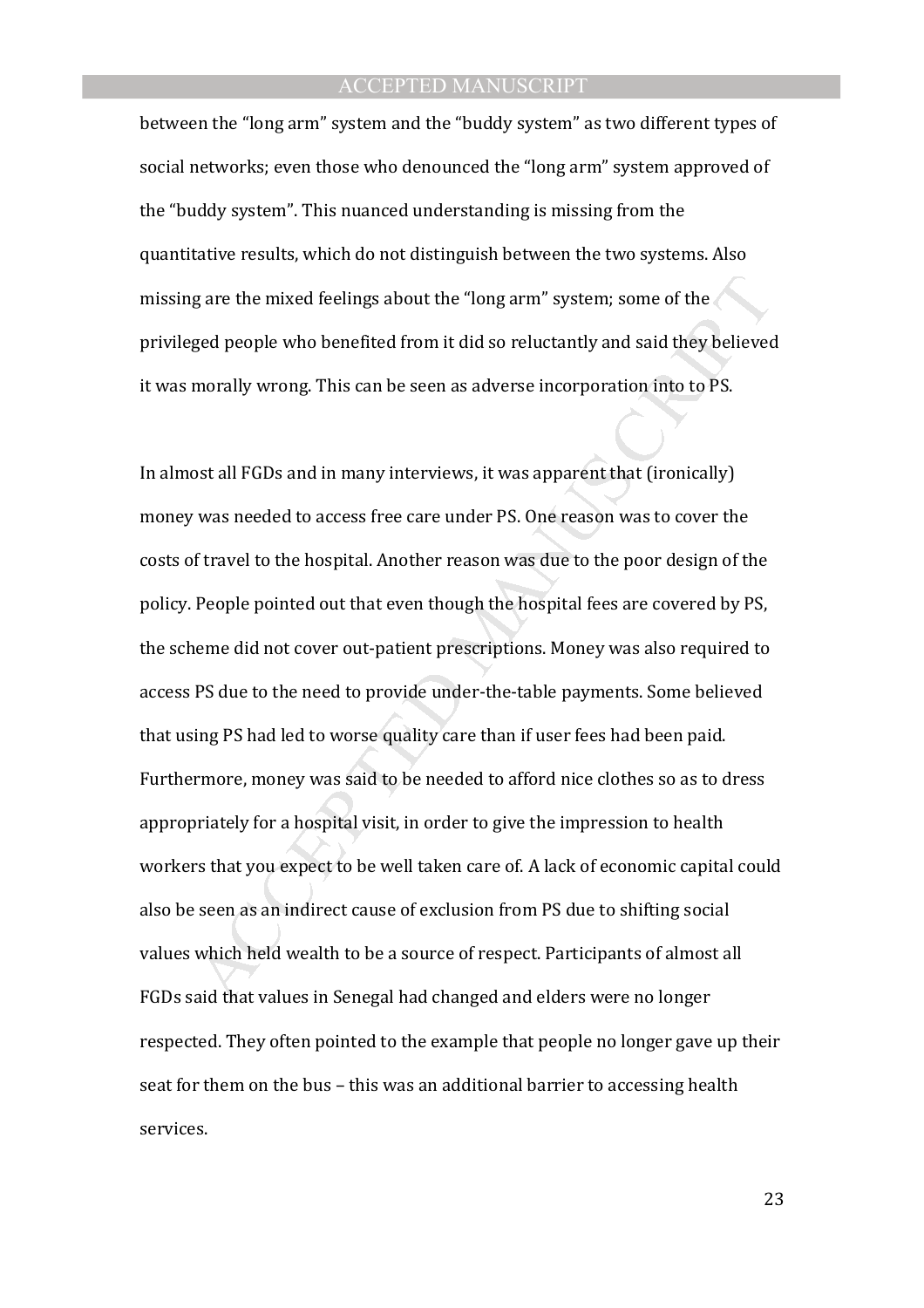Many complained that using PS entailed a great deal of time consuming bureaucracy, traveling long distances to obtain referrals, getting up very early in the morning in order to get to do so and to beat the long queues, queuing for hours, being sent from one hospital / office to another, and so on. Being sick and elderly made this especially arduous. Once the appointment had been made, waiting times to receive the service could be several months. This resulted in adverse incorporation into PS. These problems were exacerbated among older people who lived in remote rural areas (reflecting the quantitative results regarding urban / rural differences in access).

r made this especially arduous. Once the appointment had been made,<br>g times to receive the service could be several months. This resulted in<br>eincorporation into PS. These problems were exacerbated among older<br>who lived in Arduous bureaucratic procedures also disproportionately affected those who lacked assistance from their children to accompany them to hospital or care for them. Some elders described these intra-household dynamics as being caused by unequal power relations. For old men, a lack of social support could occur because they had lost power in the household due to their lack of financial income. Others saw the exclusion of old men as part of a wider shift in social values, caused by the empowerment of women and children through modern education.

Sen's capability approach (1999) is again useful for interpreting these empirical results in order to identify underlying causal mechanisms from a critical realist perspective. This interpretation of our results is supported by a recent realist review of user fee removal in SSA (Robert et al., 2017). Sen provides five underlying reasons why people may not actually achieve developmental ends (in our case accessing PS), despite having the means to do so (in our case albeit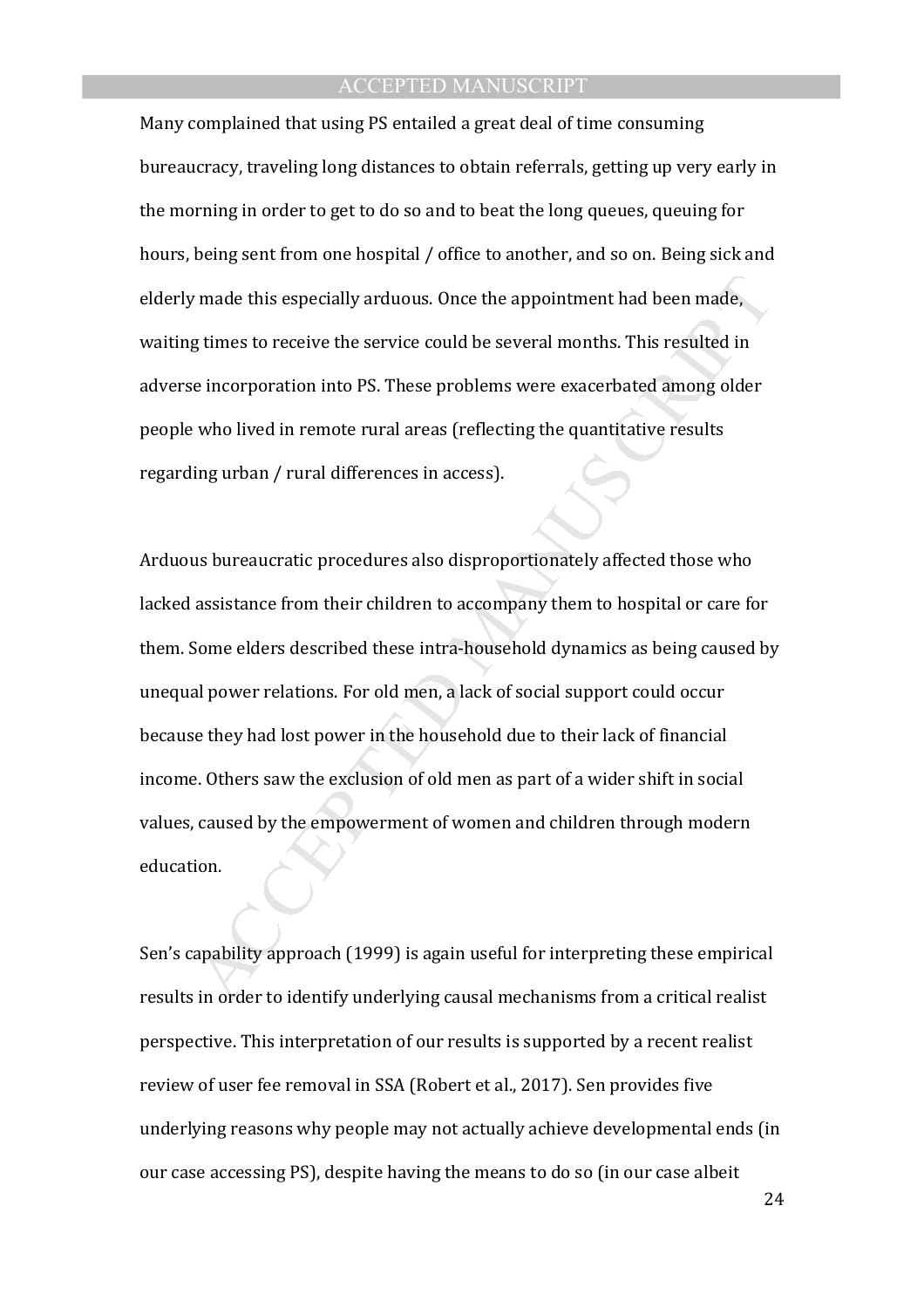I reason is "*personal heterogeneity"*. This also differentially affected<br>
's ability to access services under PS; those with greater physical<br>
"In a signity to access services under PS; those with greater physical<br>
ments limited public funding and information). The first is *"environmental diversity".* We found this to reduce people's capability to access PS, due to the lack of health service provision in rural areas, with resulting high travel costs to urban health facilities and bureaucratic procedures that exacerbated the problem. Sen's second reason is *"personal heterogeneity".* This also differentially affected people's ability to access services under PS; those with greater physical impairments found geographic barriers more difficult to overcome. This points to a need for policies to redress geographic barriers to health care; these are extensively elaborated in the international literature, especially in terms of expanding primary health care (World Health Organization, 2008). Our results point to a further need for less arduous bureaucratic procedures in PS that do not discriminate against people living in remote areas.

Sen's third reason is *"differential distribution of resources and capabilities within the family".* In our study this caused an inability to access PS by older people who lacked support of other household members. Intra-household discrimination is at the core of Sen's analysis, especially as regards women. Robeyns (2003) has described this an "ethically individualistic" approach which "*rejects the idea that women's well-being can be subsumed under wider entities such as the household or the community, while not denying the impact of care, social relations, and interdependence between family or community members"* (p. 65). The same could be argued as regards older people in this study. Policy implications include the need for social assistance and transportation for older people who cannot rely on family members to accompany them to hospital.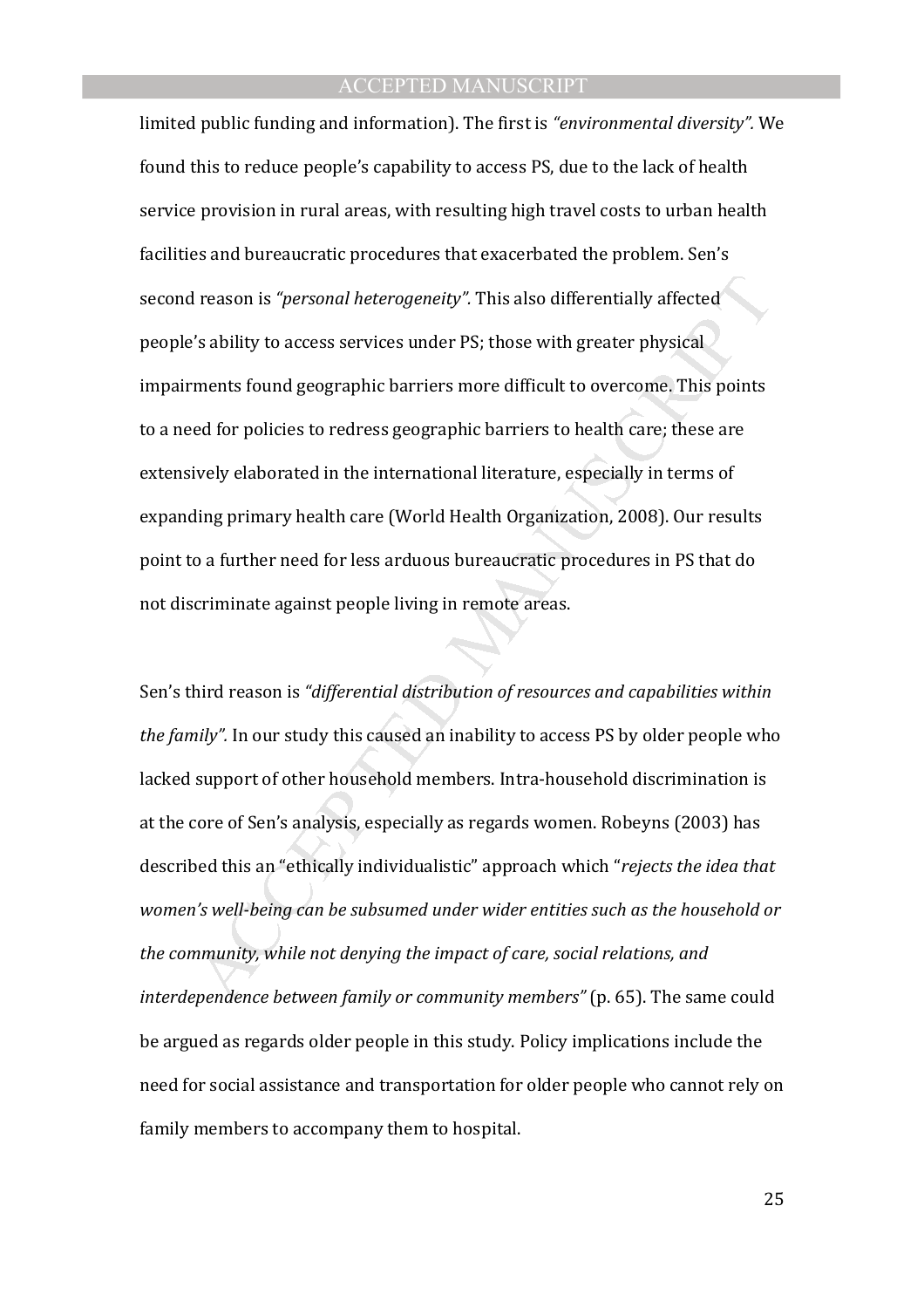The fourth reason is "*variations in social climate".* The use of PS to extend coverage by IPRES members could be categorized as such, since people covered by IPRES were already familiar the health system; they therefore operated in a different social climate to people in the informal sector. This inequity would be resolved if access problems for the informal sector were reduced. Alternatively, IPRES members could be excluded from accessing PS services funded by general taxation.

ed if access problems for the informal sector were reduced. Alternatively,<br>members could be excluded from accessing PS services funded by general<br>n.<br>m.<br>m.<br>m.<br>m.<br>m.<br>m.<br>m.<br>m.<br>m.<br>m.<br>m. and "long arm" and "buddy system" sugges Our results on the "long arm" and "buddy system" suggest individuals without certain types of social networks lacked the capacity to access PS. Street-level bureaucrats such as health workers and administrators unofficially perpetuated exclusion by reflecting the prejudices of their society through their position, by requiring different criteria for accessing PS, in this way institutionalising discrimination. This has been documented in other literature on user fee exemptions (Ridde et al., 2012) and on the Senegalese health system (Foley, 2010; Jaffre & Suh, 2016) and can be categorized as an example of Sen's fifth reason; *"differences in relational perspectives"*.

Kabeer's framework provides further insights; the "long arm" system can be interpreted as a form of social closure, as health workers were accused of deliberately discriminating against people who were not part of the elite patronage system. The "buddy system", on the other hand, could be an example of the mobilisation of institutional bias. People who used the "buddy system" believed their actions were moral. However, one could argue that in fact they were perpetuating social exclusion without intent, since friends and families of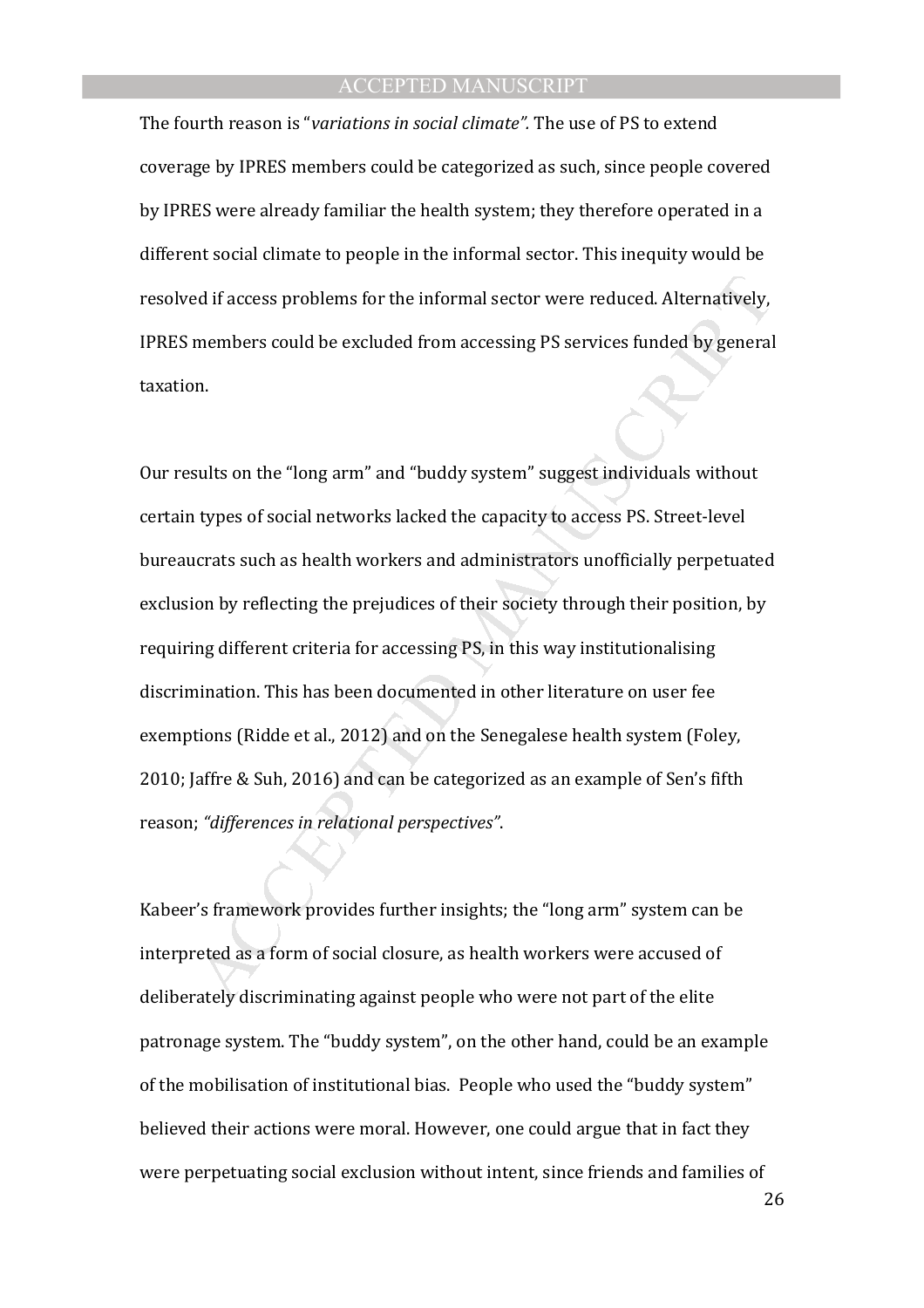health workers were likely to be from relatively privileged socioeconomic groups. Relatively good access to PS by IPRES members could be another example of mobilisation of institutional bias, as they did not perceive social exclusion to be at play.

Those who were not party to the "long arm" or "buddy" systems relied on underthe-table payments to access PS. This reflects evidence that the poor are relatively more prone to having to pay bribes to government officials in health and other public sectors in Africa (Justesen & Bjørnskov, 2014). This was likely to exacerbate inequity.

who were not party to the "long arm" or "buddy" systems relied on under<br>ble payments to access PS. This reflects evidence that the poor are<br>ely more prone to having to pay bribes to government officials in health<br>her publi Jaffré and Olivier de Sardan (2003) point to the historical legacy of the "practical norms" underpinning these types of corruption and discrimination in the public sector in Senegal and West Africa more widely. These norms were originally adaptations developed by colonisers in order to transcend the public / private boundaries of the bureaucracy imported from Europe. They show ethnographically how these practical norms continue to be passed from one generation of health workers to the next, as newly qualified personnel were berated by their seniors if they deviated from them. They conclude that medicine in West Africa suffers from an "ethical deficit".

Policy recommendations typically proposed to redress these types of corruption include monitoring, auditing, financial and non-financial incentives and sanctions, advocacy workshops and training (Vian, 2008). However, these tend to have limited success. Olivier de Sardan rather recommends an open and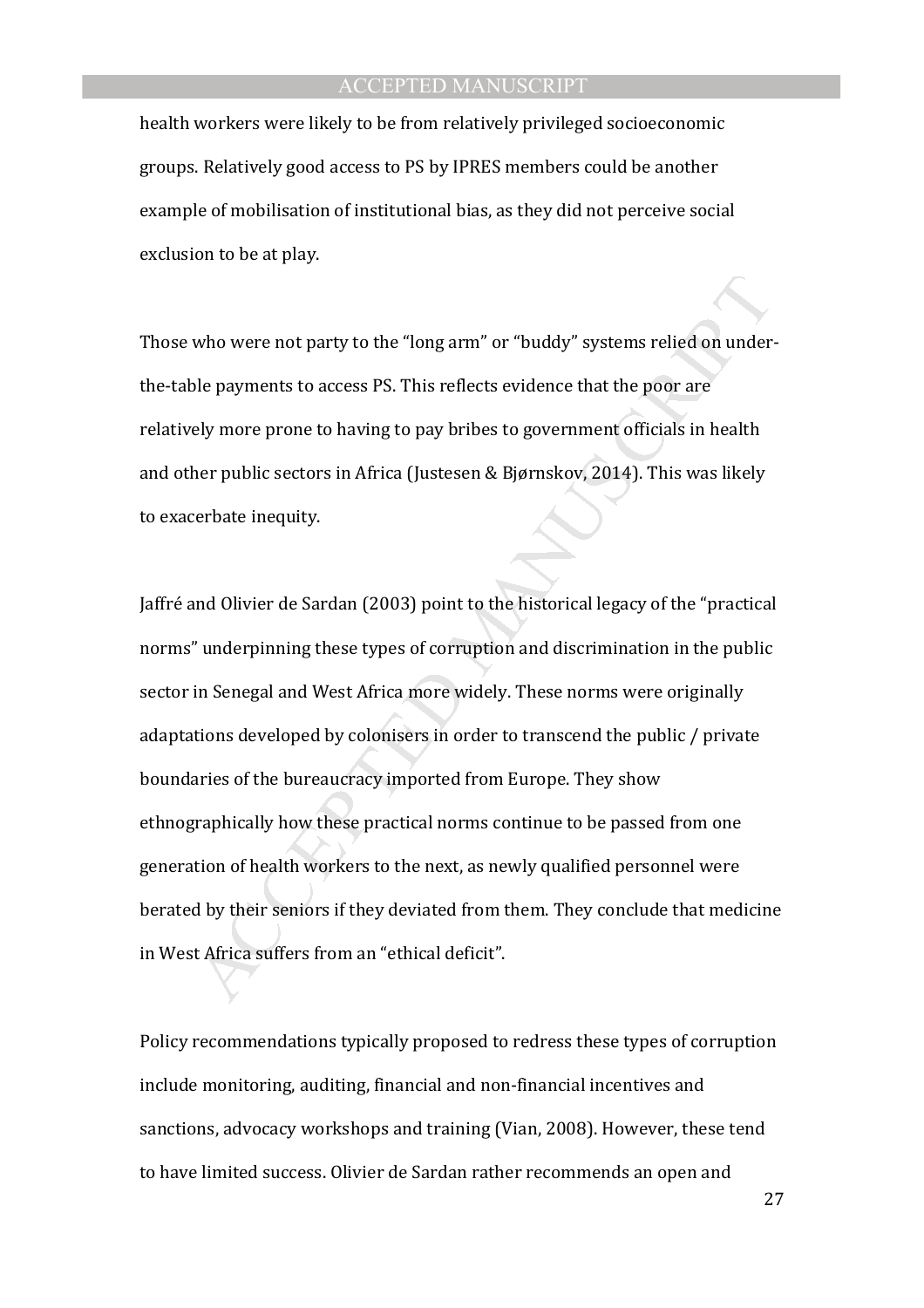honest discussion about ethics in health service provision (Olivier de Sardan & Ridde, 2015) in the "language of truth*"*, without the "doublespeak" that he argues is common in administrations and interactions with donors (Jaffré & Olivier de Sardan, 2003). Similarly, Sen (1999) argues each society should determine which capabilities public policy should promote, through a process of public reasoning or public discussion. However, this critical realist approach has been critiqued as idealistic, as it underestimates the power that lies behind the meanings that can be brought to bear in processes of public reasoning and deliberation (Deneulin & McGregor, 2010)*.* 

lities public policy should promote, through a process of public reasoning<br>lic discussion. However, this critical realist approach has been critiqued a<br>tic, as it underestimates the power that lies behind the meanings that In contrast, a social constructionist analysis questions whether a consensus or "language of truth" of this type is possible. For example, cases of adverse incorporation (Hickey & du Toit, 2013) put into question whether inclusion into PS was desirable, as PS was argued by some older people to provide poor quality of care relative to paying for services with user charges. In terms of corruption, social constructionists question whether it would be possible, or even desirable, for all stakeholders in the PS system to definitively denounce the "long arm" and "buddy" systems. These systems were seen by many as the only way to survive in a failing health system, while the "buddy system" was widely perceived as moral. There are numerous similar sociological and anthropological examples of the social constructedness of corruption in SSA (D. J. Smith, 2007) and internationally (Granovetter, 2007).

Eschewing a single definition of corruption, in an ethnography of professional associations in the construction industry in Tanzania, Koechlin (2013)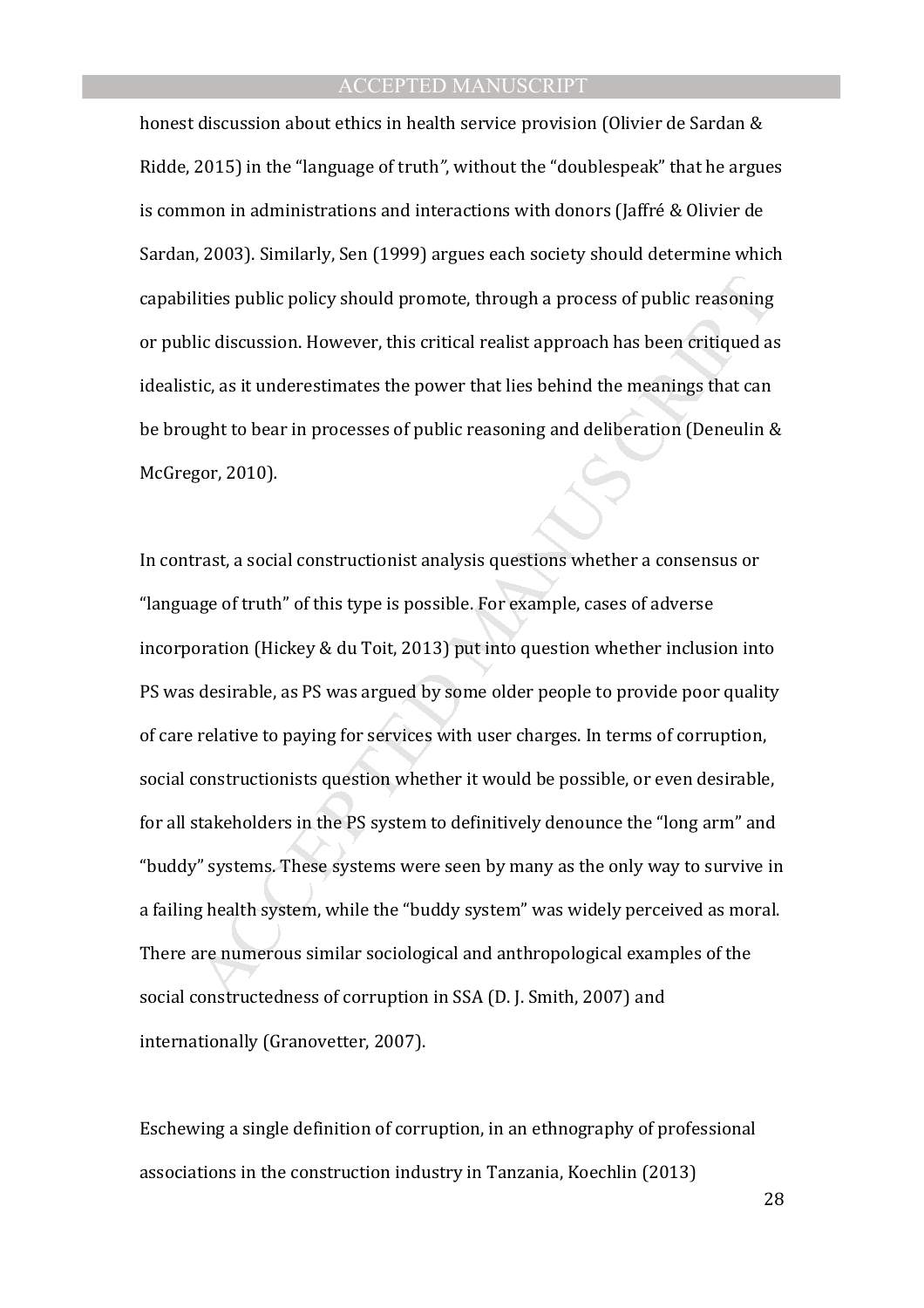tion" (p. 87). In her case study, anti-corruption discourses are eventually priated and transformed by the state and, ironically, used to disempower y actors seeking to make democratic claims. Indeed, it has been argued ti conceptualises corruption as an "empty" signifier that is filled with different meanings at different times, alternately enabling and preventing social actors to articulate wider democratic claims. She interprets corruption *"as a discursive representation that creates the possibility of public spaces and discursive interaction"* (p. 87). In her case study, anti-corruption discourses are eventually appropriated and transformed by the state and, ironically, used to disempower the very actors seeking to make democratic claims. Indeed, it has been argued that anti-corruption measures and discourses may obscure the core problems of politics and ethics (Bukovansky, 2006). Thus, from a social constructionist policy perspective (Pierce et al., 2014), Senegalese older people should only seek to establish consensus on corruption in the health system if this discourse is likely to improve their social position and power relations. If strategies that accept corruption were more likely to yield positive results in terms of older people's empowerment, then these would be viewed as more effective. In other contexts, social constructionist scholars have observed that socially excluded citizens can appropriate and transform powerful medicalizing discourses that initially seek to obscure their wider political rights, in order ironically to argue for those very rights (Fassin & Rechtman, 2009). Further research is needed to explore this policy approach in the context of PS.

#### **4. Conclusions**

Three main hidden generative causal mechanisms of social exclusion from PS are identified in this study. One is lack of capabilities, entailing the combination and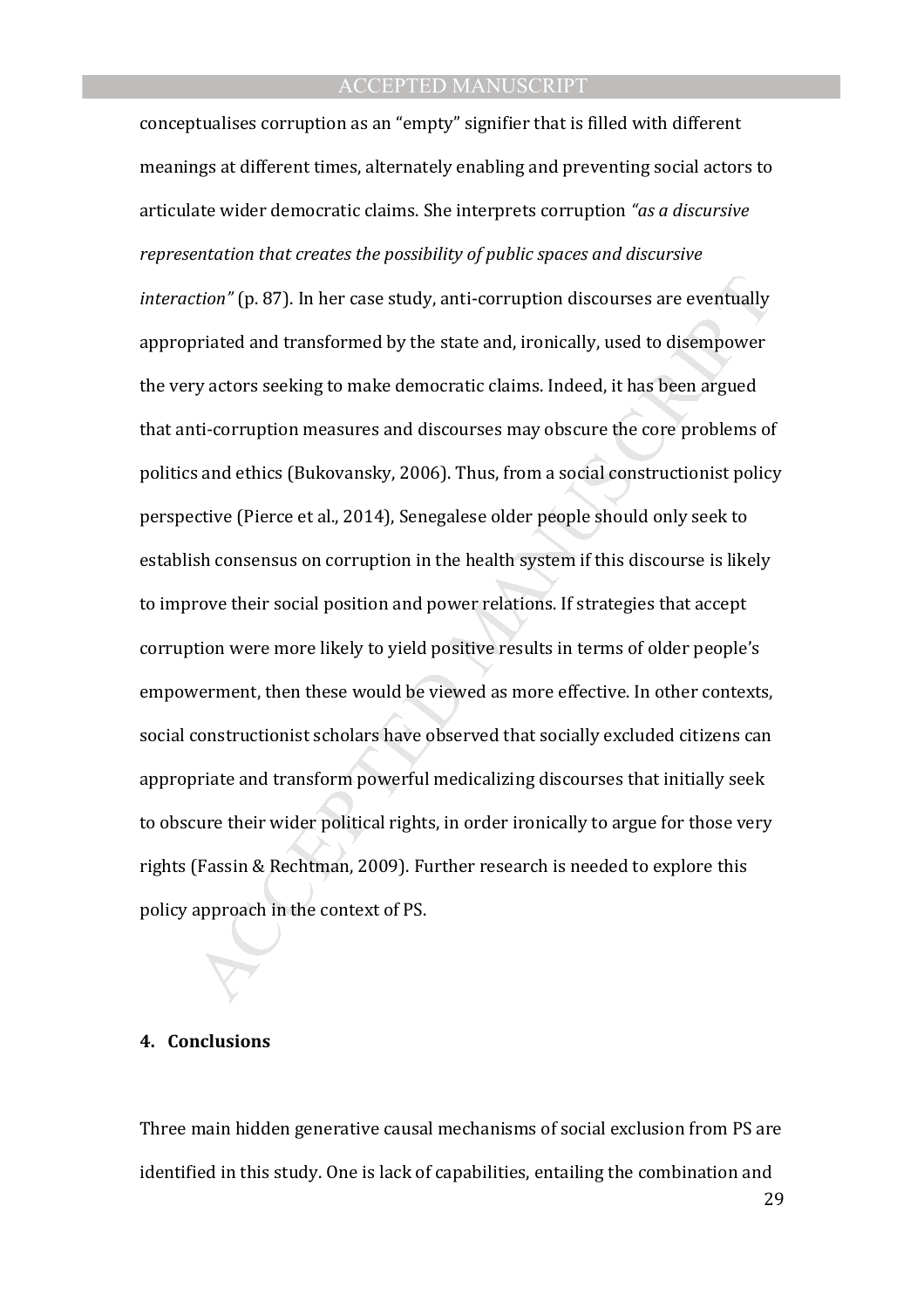interaction of individual-level capacities and individuals' relative position vis-àvis social structures. The two further, more specific causal mechanisms are mobilisation of institutional bias and social closure, whereby social exclusion is caused by conscious or subconscious discrimination. These three causal mechanisms are rarely acknowledged in research and policy literature on user fee removal or UHC.

nisms are rarely acknowledged in research and policy literature on user<br>noval or UHC.<br>I recommendations for PS are derived from this critical realist analysis,<br>ing the need to: ensure sufficient funding; diversify informat Several recommendations for PS are derived from this critical realist analysis, including the need to: ensure sufficient funding; diversify information dissemination channels; improve health education among older people; redress geographic barriers to health care; simplify or remove bureaucratic procedures; assistance and transportation for older people to reach health facilities; possibly disallow eligibility for IPRES members; improve quality of care; change discriminatory attitudes and corrupt practices of health and political personnel through monitoring, auditing, financial and non-financial incentives and sanctions, advocacy workshops and training and / or truthful public debate about the ethical deficit in health service provision. However, reforming PS in these ways is likely to be difficult, as many of these recommendations imply a need for wider health system reform. Indeed, the barriers to accessing PS were in many cases similar to pre-existing barriers to accessing health services in general (e.g. poor geographic access, corruption) (Foley, 2010). Rather than removing these existing barriers, PS often exacerbated them or created new ones such as lack of information and a bureaucratic referral process. A different approach to UHC may therefore be needed to underpin the above-mentioned health system reforms; instead of removing user fees for a comprehensive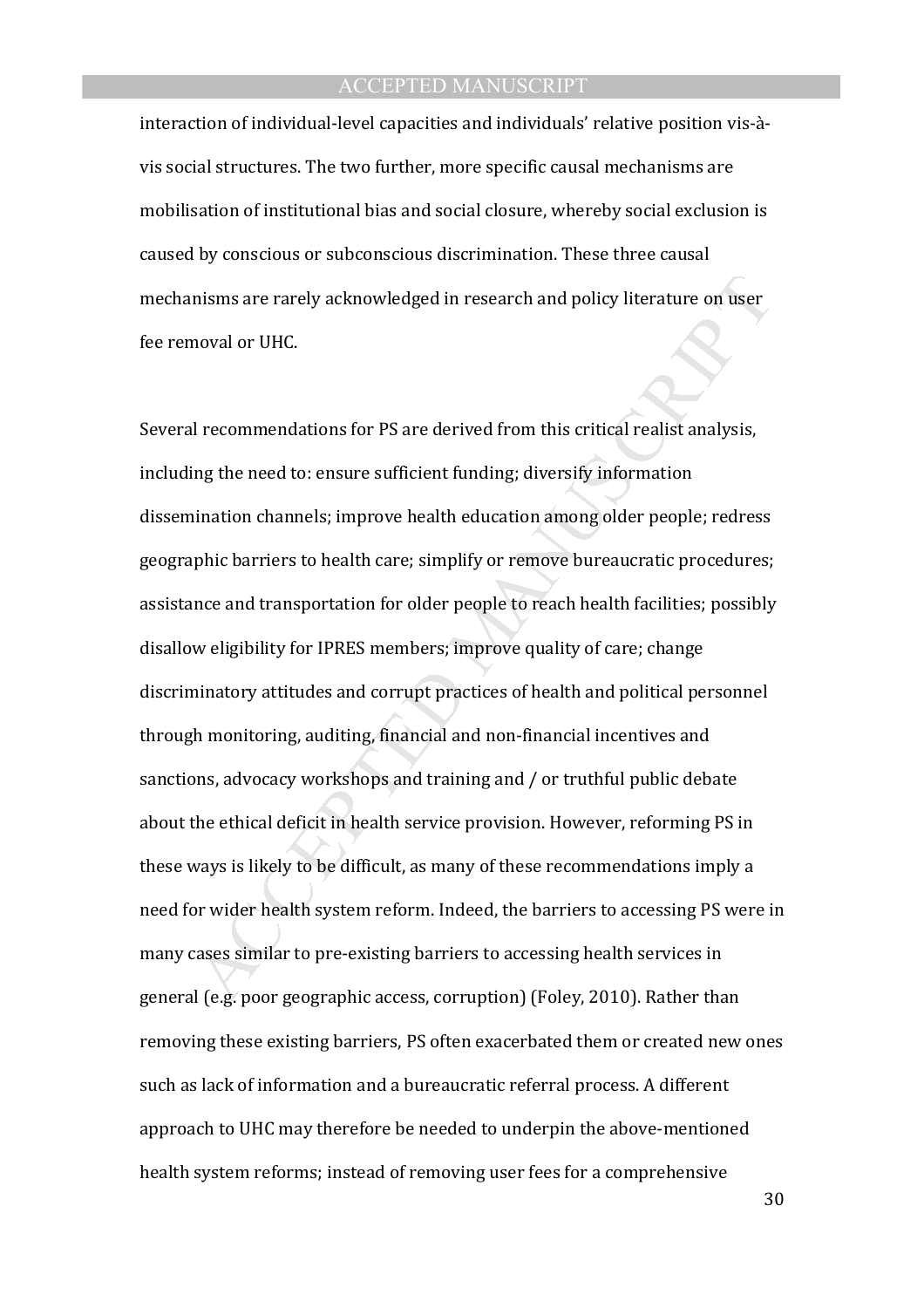benefit package targeted at specific population subgroups (as in the case of PS and other user fee exemptions in Senegal), the government might consider removing fees for a basic package of essential health services for the entire population. This has been the approach taken in Mexico, for example (Jamison et al., 2013). This alternative approach to UHC is comparatively administratively simple, as a separate referral and financing system would not be needed for each exempted population subgroup. It would also be easier to inform the population about the policy, as all citizens would have the right to access the same benefit package.

(3). This alternative approach to UHC is comparatively administratively<br>
2), as a separate referral and financing system would not be needed for each<br>
2) the set of population subgroup. It would also be easier to inform th We also employ a social constructionist perspective whereby the idea of a universal or "true" casual framework for inequity in PS is rejected. Rather, the contested nature of health, wellbeing and corruption discourses in PS is seen as part of an inevitable ongoing process of power and resistance that sustains certain forms of knowledge and practice. Policy implications deriving from this analysis suggest older people may benefit from appropriating and transforming discourses in PS, in order to improve their social position and power relations, and exercise their rights as Senegalese citizens in both medical and non-medical spheres. For example, rather than educating older people to subjectively prioritize their health status, PS might be more successfully used as political platform from which to strategically claim the wider (non-medical) rights of older Senegalese citizens, regardless of their perceived need for health services. Similarly, rather than attempting to reduce corruption, strategies that accept corruption might in practice be more effective in promoting older people's empowerment. Such appropriation and transformation is likely to be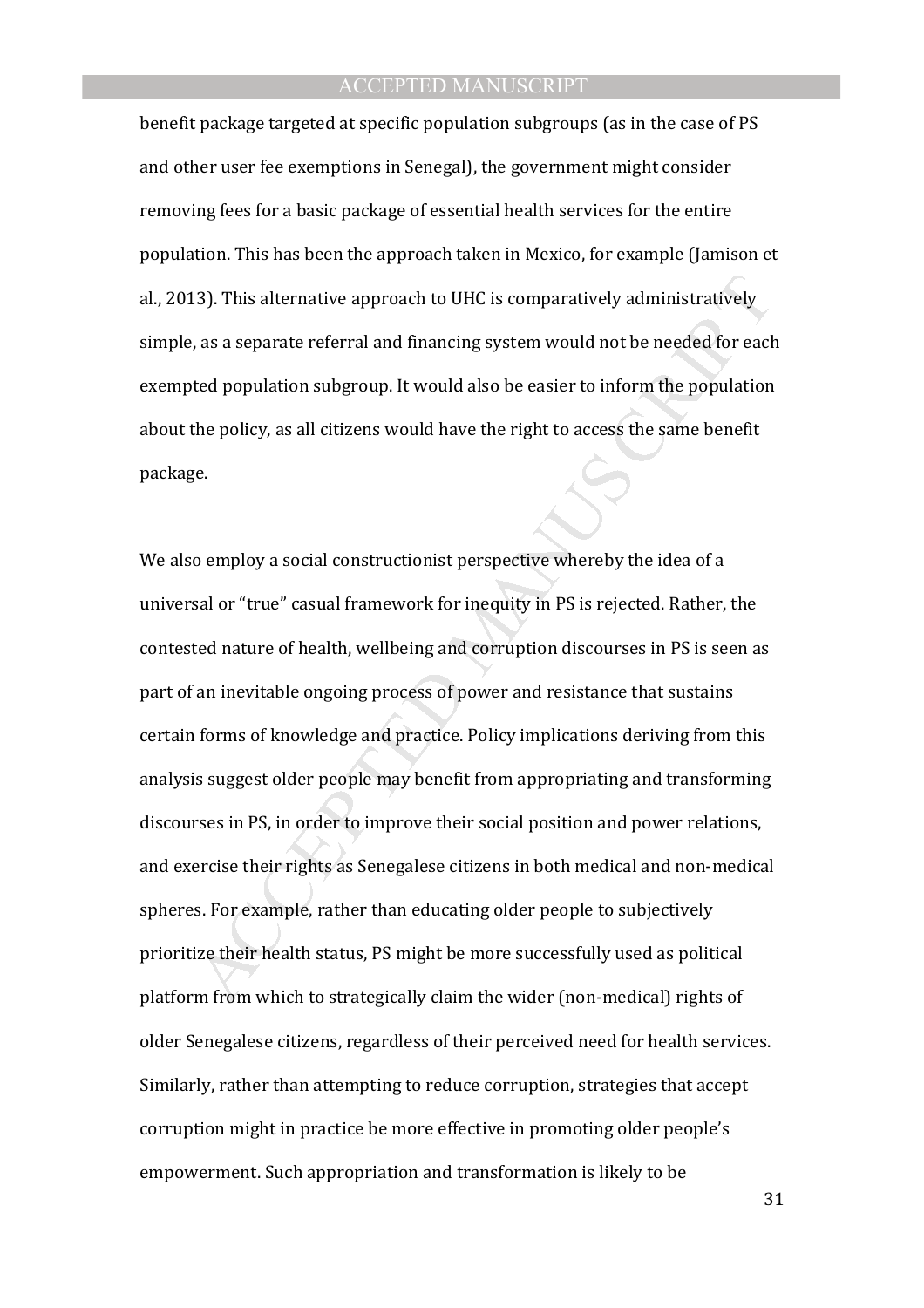oice of epistemological paradigm determines interpretation of causes of<br>ty and subsequent policy recommendations for implementing UHC. In<br>ce this requires adopting a multi-epistemological approach to<br>issioning, designing a challenging, but it has been documented in various contexts in relation to the medicalization of politically excluded populations (Fassin & Rechtman, 2009). These strategies are quite different to the policy implications deriving from the critical realist analysis. Researchers and policymaker therefore need to be aware that choice of epistemological paradigm determines interpretation of causes of inequity and subsequent policy recommendations for implementing UHC. In practice this requires adopting a multi-epistemological approach to commissioning, designing and / or interpreting research on inequity, as in our study. Lack of attention to these epistemological issues in evidence-based policymaking may be one of the reasons why in Senegal, as elsewhere in LMIC, UHC policies are not experiencing widespread success.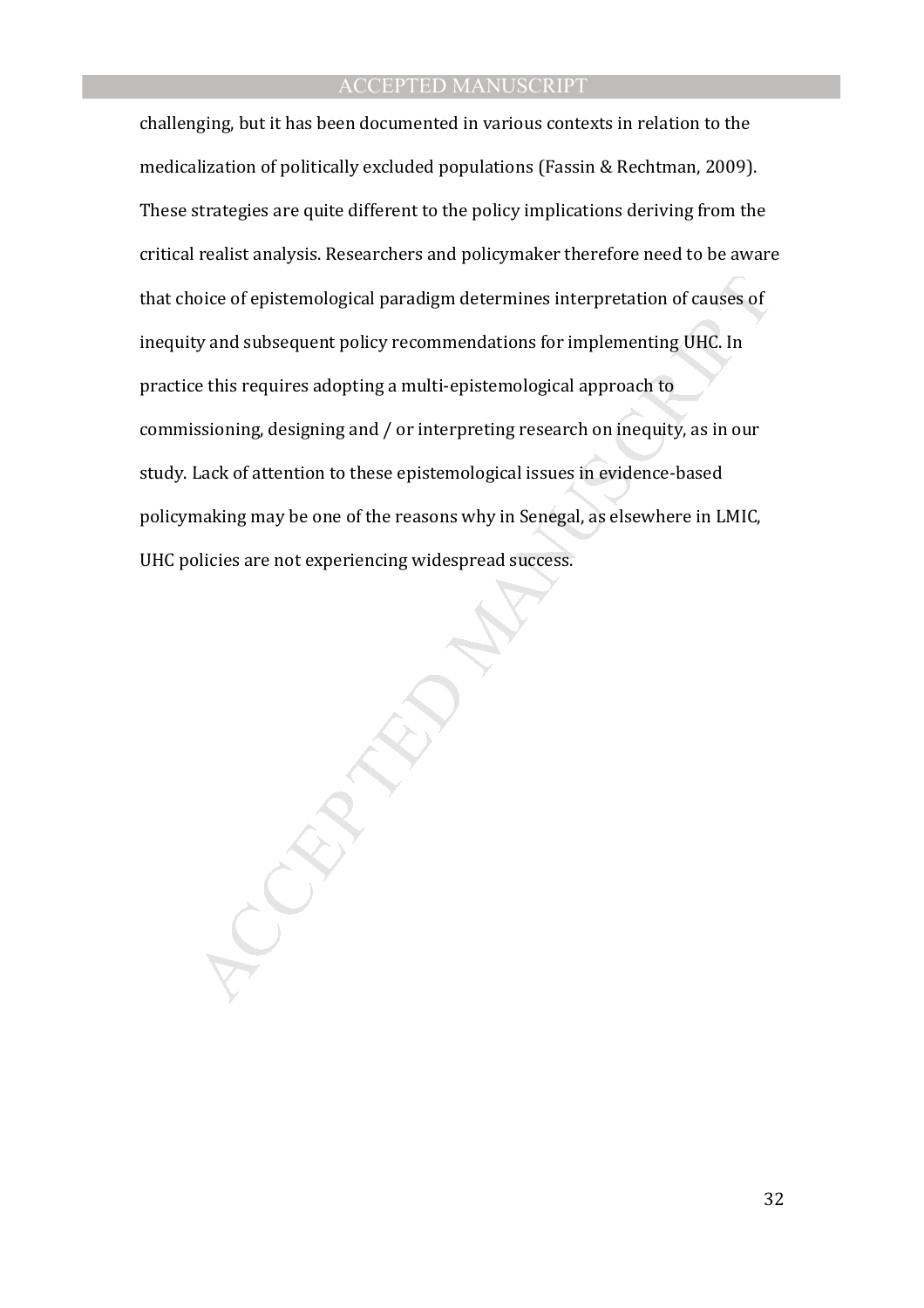#### **References**

Ba, M., Dkhimi, F., & Ndiaye, A. (2015). L'impact des modalités d'allocation des ressources dans les mécanismes d'exemption sur l'équité : Plan Sésame, Sénégal. *African Health Monitor,* 20, 63 - 66.

Bhaskar, R. (1975). *A realist theory of science*: Leeds: Leeds Books.

Bukovansky, M. (2006). The hollowness of anti-corruption discourse. *Review of international political economy,* 13, 181-209.

Burr, V. (2015). *Social constructionism*. London ; New York: Routledge.

- Creswell, J.W. (2009). *Research design : qualitative, quantitative, and mixed methods approaches*. Los Angeles ; London: SAGE.
- Dao, A., & Mulligan, J. (2016). Toward an Anthropology of Insurance and Health Reform: An Introduction to the Special Issue. *Med Anthropol Q,* 30, 5-17.
- ar, R. (1975). A realist theory of science: Leeds: Leeds Books.<br>
ansky, M. (2006). The hollowness of anti-corruption discourse. Review of<br>
international political economy, 13, 181-209.<br>
V. (2015). Social constructionism. L Deneulin, S., & McGregor, J.A. (2010). The capability approach and the politics of a social conception of wellbeing. *European Journal of Social Theory,* 13, 501-519.
- Fassin, D., & Rechtman, R. (2009). *The Empire of Trauma: An Inquiry into the Condition of Victimhood*. Princeton, NJ: Princeton University Press.
- Foley, E.E. (2010). *Your pocket is what cures you : the politics of health in Senegal*. New Brunswick, N.J.: Rutgers University Press.
- Gilson, L. (2012). Part 1. Introduction to Health Policy and Systems Research In L. Gilson (Ed.), *Health Policy and Systems Research in A Methodology Reader The Abridged Version.* . Geneva: WHO.
- Gilson, L., Hanson, K., Sheikh, K., Agyepong, I.A., Ssengooba, F., & Bennett, S. (2011). Building the field of health policy and systems research: social science matters. *PLoS Med,* 8, e1001079.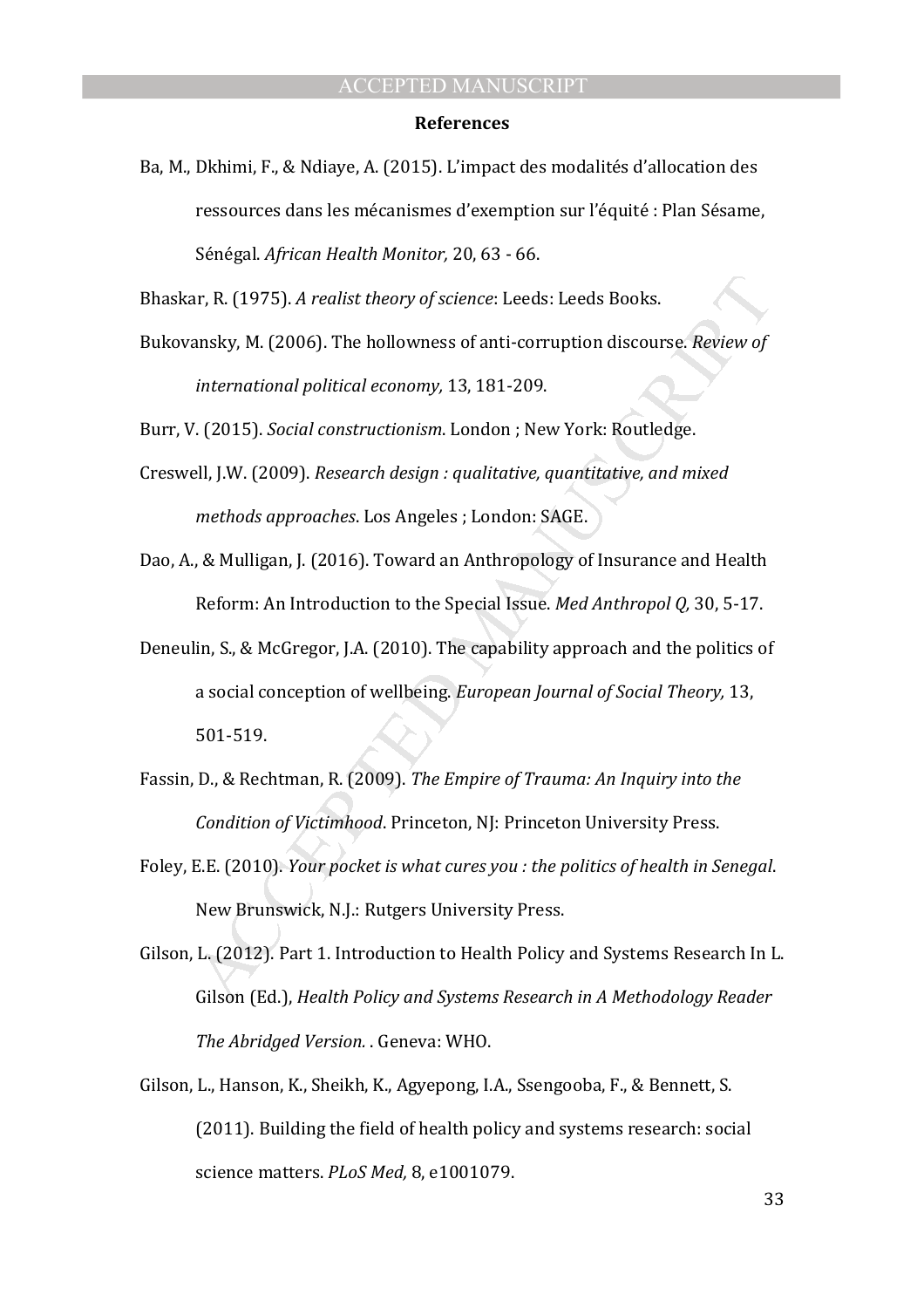- Glaser, B.G. (1967). *The discovery of grounded theory : strategies for qualitative research*. New York: Aldine de Gruyter.
- Granovetter, M. (2007). The Social Construction of Corruption. In V. Nee, & R. Swedberg (Eds.), *On capitalism* pp. 152-172). Stanford, Calif.: Stanford University Press ; London : Eurospan [distributor].
- Hickey, S., & du Toit, A. (2013). Adverse Incorporation, Social Exclusion, and Chronic Poverty. *Chronic Poverty: Concepts, Causes and Policy*, 134-159.
- University Press ; London : Eurospan [distributor].<br>
, S., & du Toit, A. (2013). Adverse Incorporation, Social Exclusion, and<br>
Chronic Poverty. Chronic Poverty: Concepts, Causes and Policy, 134-159.<br>
Y., & Olivier de Sarda Jaffré, Y., & Olivier de Sardan, J.-P. (Eds.) (2003). *Une médecine inhospitalière. Les difficiles relations entre soignants et soignés dans cinq capitales d'Afrique de l'Ouest*. Paris: Karthala.
- Jaffre, Y., & Suh, S. (2016). Where the lay and the technical meet: Using an anthropology of interfaces to explain persistent reproductive health disparities in West Africa. *Soc Sci Med,* 156, 175-183.
- Jamison, D.T., Summers, L.H., Alleyne, G., Arrow, K.J., Berkley, S., Binagwaho, A., et al. (2013). Global health 2035: a world converging within a generation. *Lancet,* 382, 1898-1955.
- Justesen, M.K., & Bjørnskov, C. (2014). Exploiting the poor: Bureaucratic corruption and poverty in Africa. *World Development,* 58, 106-115.
- Kabeer, N. (2000). Social exclusion, poverty and discrimination Towards an analytical framework. *Ids Bulletin-Institute of Development Studies,* 31, 83- +.
- Koechlin, L. (2013). *Corruption as an Empty Signifier: Politics and Political Order in Africa*. Leiden: Brill.
- Lacouture, A., Breton, E., Guichard, A., & Ridde, V. (2015). The concept of mechanism from a realist approach: a scoping review to facilitate its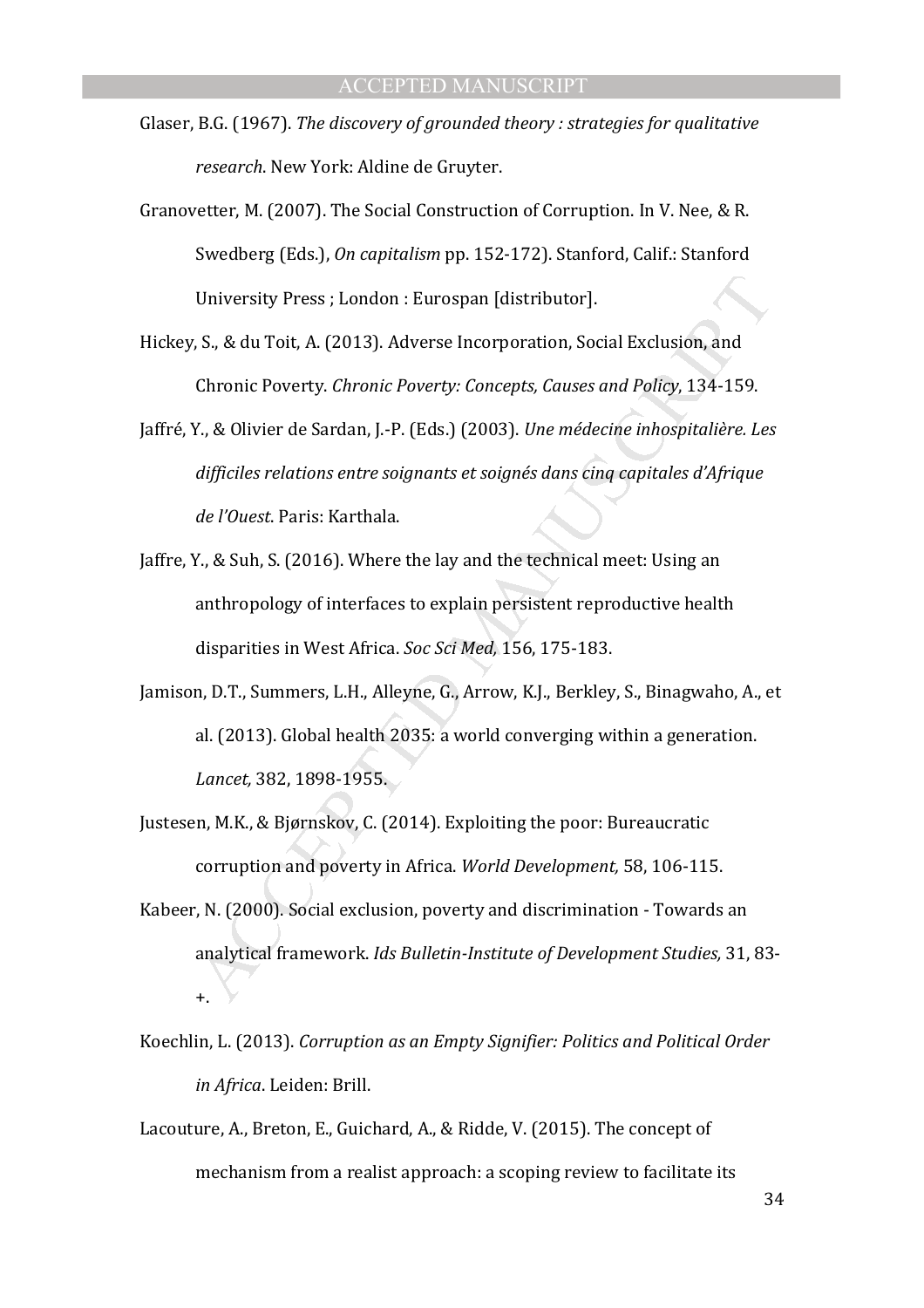operationalization in public health program evaluation. *Implement Sci,* 10, 153.

- Leye, M.M.M., Diongue, M., Faye, A., Coumé, M., Faye, A., Tall, A.B., et al. (2013). Analyse du fonctionnement du plan de prise en charge gratuite des soins chez les personnes âgées « Plan Sésame » au Sénégal. *Sante Publique,* 25, 101-106.
- Lukes, S. (2005). *Power : a radical view*. Houndmills, Basingstoke, Hampshire, New York: Palgrave Macmillan.
- Macia, E., Duboz, P., Montepare, J.M., & Gueye, L. (2015). Exploring Life Satisfaction Among Older Adults in Dakar. *J Cross Cult Gerontol,* 30, 377- 391.
- chez les personnes âgées « Plan Sésame » au Sénégal. *Sante Publique,* 25,<br>101-106.<br>
S. (2005). *Power : a radical view.* Houndmills, Basingstoke, Hampshire,<br>
New York: Palgrave Macmillan.<br>
E., Duboz, P., Montepare, J.M., Marchal B, van Belle S, van Olmen J, Hoerée T, & G., K. (2012 ). Is realist evaluation keeping its promise? A review of published empirical studies in the field of health systems research *Evaluation,* Apr;18, 192-212.
- Martinson, M., & Berridge, C. (2015). Successful Aging and Its Discontents: A Systematic Review of the Social Gerontology Literature. *Gerontologist,* 55, 58-69.
- Mbaye, E.M., Ridde, V., & Ka, O. (2013). ["Good intentions are not enough": analysis of a health policy for the elderly in Senegal]. *Sante Publique,* 25, 107-112.
- McKinnon, B., Harper, S., & Kaufman, J.S. (2015). Who benefits from removing user fees for facility-based delivery services? Evidence on socioeconomic differences from Ghana, Senegal and Sierra Leone. *Soc Sci Med,* 135, 117- 123.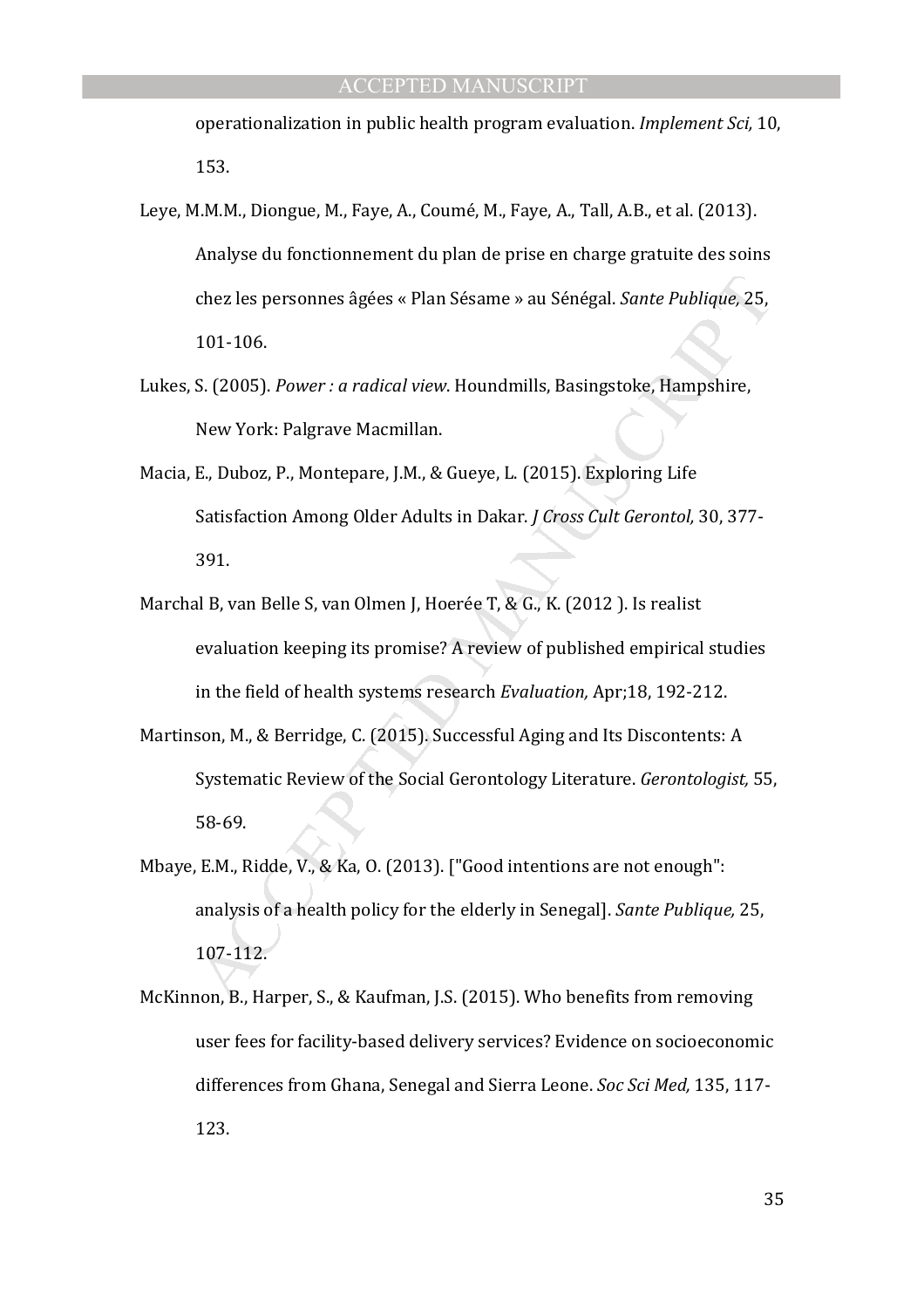- MSAS (2007). Stratégie nationale d'extension de la couverture du risque maladie des sénégalais ; (National strategy for the expansion of coverage against the risk of ill health in Senegal) MSAS, Évaluation des initiatives de subventions et du fonds socials (Evaluation of funded initatives and social funds). Dakar.
- Muntaner, C., Ng, E., Chung, H., & Prins, S.J. (2015). Two decades of Neo-Marxist class analysis and health inequalities: A critical reconstruction. *Social Theory & Health,* 13, 267-287.
- funds). Dakar.<br>
ner, C., Ng, E., Chung, H., & Prins, S.J. (2015). Two decades of Neo-Marxist<br>
class analysis and health inequalities: A critical reconstruction. *Social*<br>
Theory & Health, 13, 267-287.<br>
e, A., Ba, M., & Soo Ndiaye, A., Ba, M., & Soors, W. (2014). Senegal and Plan Sésame. In Health Inc Consortium (Ed.), *Towards equitable coverage and more inclusive social protection in health. Studies in Health Services Organisation and Policy (SHSOP) (32)*. Antwerp: ITG Press.
- Olivier de Sardan, J.P., & Ridde, V. (2015). Public policies and health systems in Sahelian Africa: theoretical context and empirical specificity. *BMC Health Serv Res,* 15 Suppl 3, S3.
- Olsen, W.K. (2004). Methodological triangulation and realist research: an Indian exemplar. In B. Carter, & C. New (Eds.), *Realism and Empirical Research*. London Routledge Taylor and Francis.
- Palys, T. (2008). Purposive sampling. In L.M. Given (Ed.), *The Sage encyclopedia of qualitative research methods*. Los Angeles ; London: SAGE.
- Parkin, F. (1979). *Marxism and class theory : a bourgeois critique*. London: Tavistock Publications, 1981.
- Parmar, D., Williams, G., Dkhimi, F., Ndiaye, A., Asante, F.A., Arhinful, D.K., et al. (2014). Enrolment of older people in social health protection programs in West Africa--does social exclusion play a part? *Soc Sci Med,* 119, 36-44.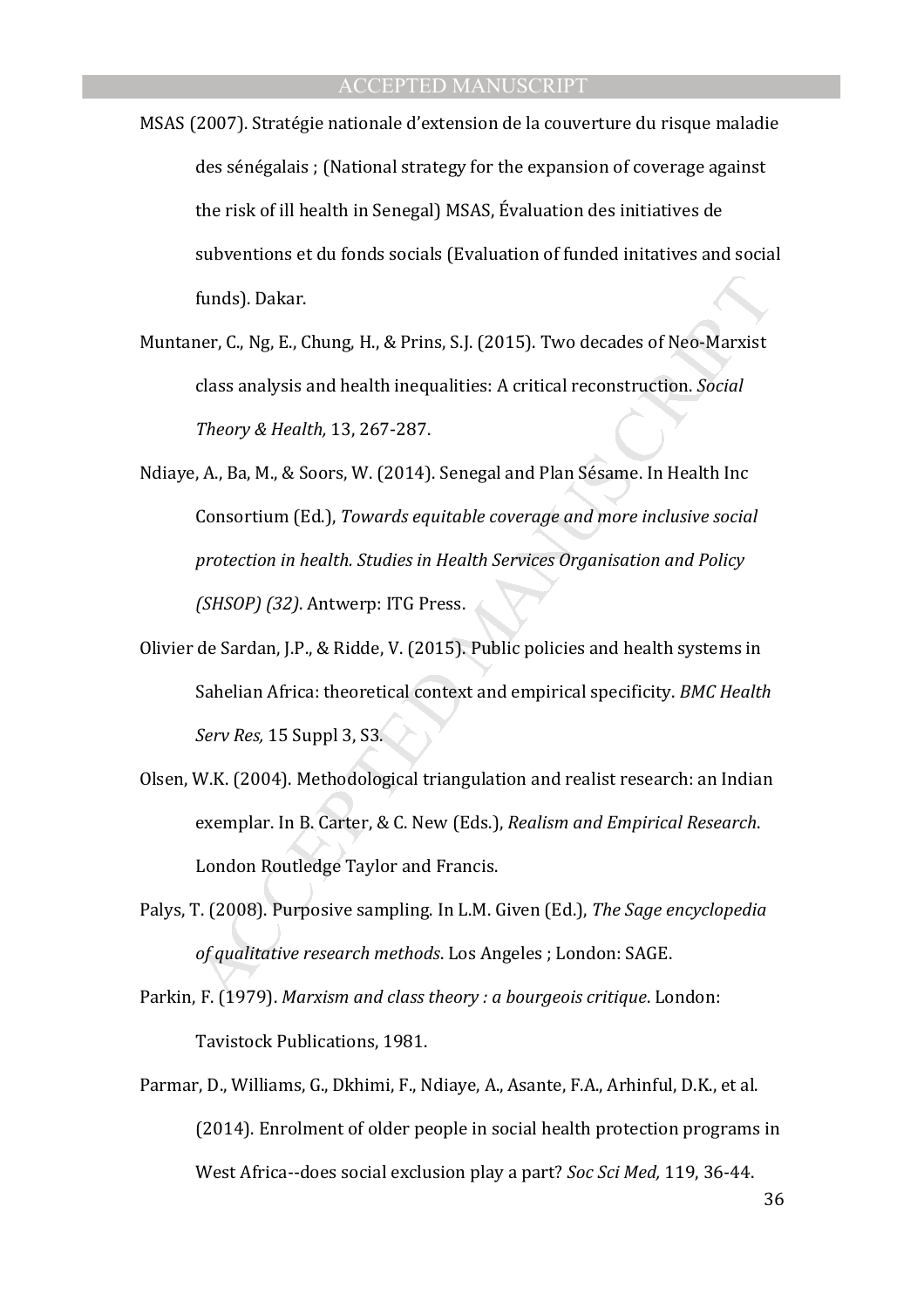Pierce, J.J., Siddiki, S., Jones, M.D., Schumacher, K., Pattison, A., & Peterson, H. (2014). Social Construction and Policy Design: A Review of Past Applications. *The Policy Studies Journal,* 42.

(2008). Understanding and tackling social exclusion. Final report to the<br>WHO commission on the social determinants of health from the social<br>exclusion knowledge network. Lancaster: WHO Social Exclusion<br>Knowledge Network.<br>J Popay, J., Escorel, S., Hernández, M., Johnston, H., Mathieson, J., & Rispel, L. (2008). *Understanding and tackling social exclusion. Final report to the WHO commission on the social determinants of health from the social exclusion knowledge network.* . Lancaster: WHO Social Exclusion Knowledge Network.

- Popay, J., Williams, G., Thomas, C. and Gatrell, A. . (1998). Theorising Inequalities in Health: The Place of Lay Knowledge. In D.B.a.G.D.S. M. Bartley (Ed.), *The Sociology of Health Inequalities* pp. 59-84). Oxford: Blackwell.
- Richard, F., Antony, M., Witter, S., Kelley, A., Sieleunou, I., Kafando, Y., & Meessen, B. (2013). Fee exemption for maternal care in Sub-Saharan Africa: a review of 11 countries and lessons for the region *Global Health Governance,* 6, 52-72.
- Ridde, V. (2015). From institutionalization of user fees to their abolition in West Africa: a story of pilot projects and public policies. *BMC Health Serv Res,*  15 Suppl 3, S6.
- Ridde, V., Agier, I., Jahn, A., Mueller, O., Tiendrebeogo, J., Ye, M., et al. (2015). The impact of user fee removal policies on household out-of-pocket spending: evidence against the inverse equity hypothesis from a population based study in Burkina Faso. *Eur J Health Econ,* 16, 55-64.
- Ridde, V., Robert, E., & Meessen, B. (2012). A literature review of the disruptive effects of user fee exemption policies on health systems. *BMC Public Health,* 12, 289.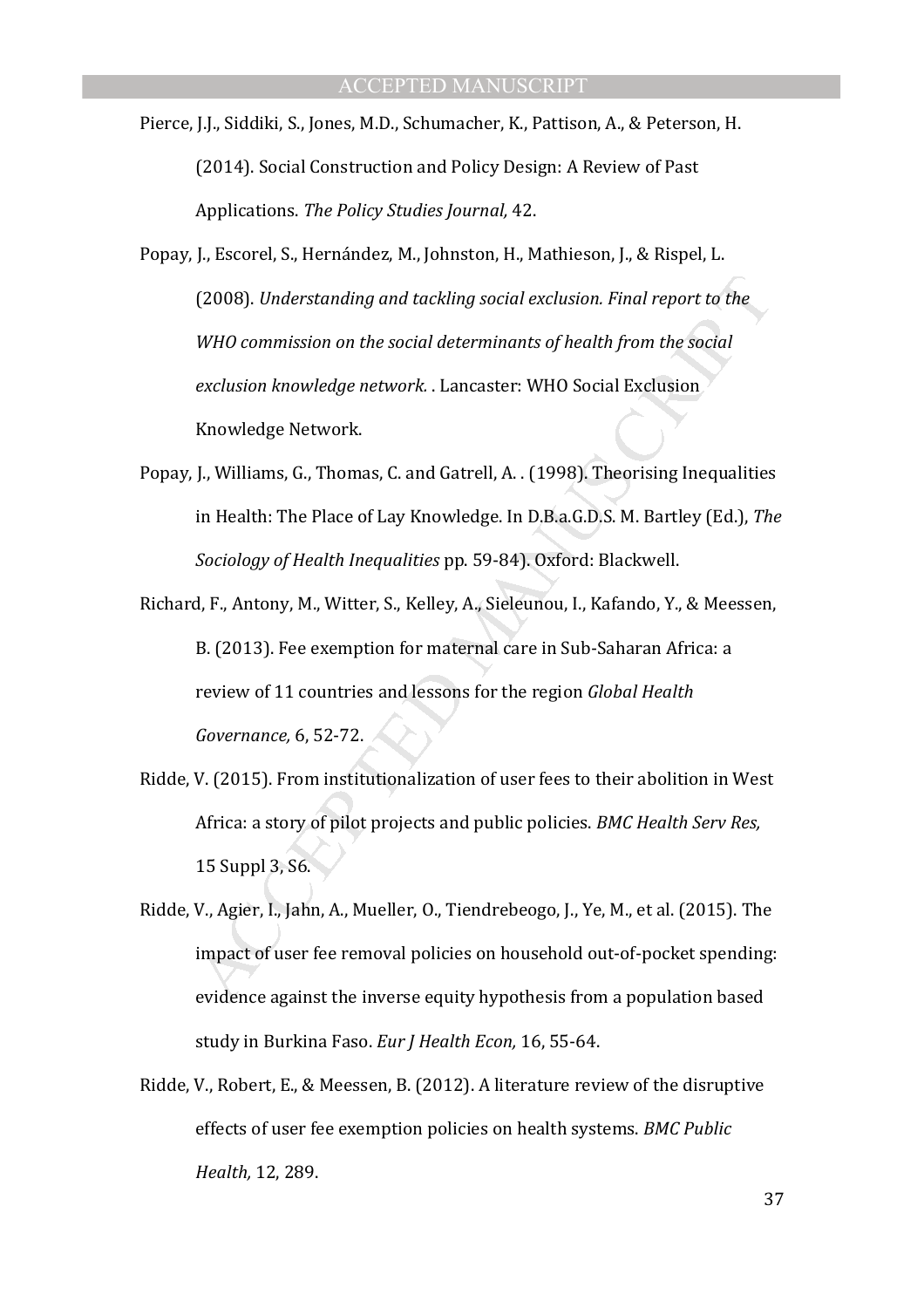- Robert, E., Samb, O.M., Marchal, B., & Ridde, V. (2017). Building a middle-range theory of free public healthcare seeking in sub-Saharan Africa: a realist review. *Health Policy Plan*.
- Robeyns, I. (2003). Sen's capability approach and gender inequality: Selecting relevant capabilities. *Feminist Economics,* 9, 61-92.

Sen, A. (1999). *Development as freedom*. Oxford: Oxford University Press.

- Sen, A. (2005). Human Rights and Capabilities. *Journal of Human Development,* 6.
- Smith, D.J. (2007). *A culture of corruption : everyday deception and popular discontent in Nigeria*. Princeton, N.J. ; Woodstock: Princeton University Press.
- Smith, M.L., & Seward, C. (2009). The Relational Ontology of Amartya Sen's Capability Approach: Incorporating Social and Individual Causes. *Journal of Human Development and Capabilities,* 10, 213-235.
- relevant capabilities. *Feminist Economics*, 9, 61-92.<br>
(1999). *Development as freedom*. Oxford: Oxford University Press.<br>
(2005). Human Rights and Capabilities. *Journal of Human Development*, 6.<br>
D.J. (2007). *A culture* Soors, W., Devadasan, D., Durairaj, V., & Criel, B. (2010). *Community Health Insurance and Universal Coverage: Multiple paths, many rivers to cross. World Health Report (2010) Background Paper, 48*. Geneva: World Health Organization.
- UNGA (2015). Transforming Our World: the 2030 Agenda for Sustainable Development." United Nations General Assembly. Retrieved August 25, 2016

http://www.un.org/ga/search/view\_doc.asp?symbol=A/RES/70/1&Lang  $E$ .

Vian, T. (2008). Review of corruption in the health sector: theory, methods and interventions. *Health Policy Plan,* 23, 83-94.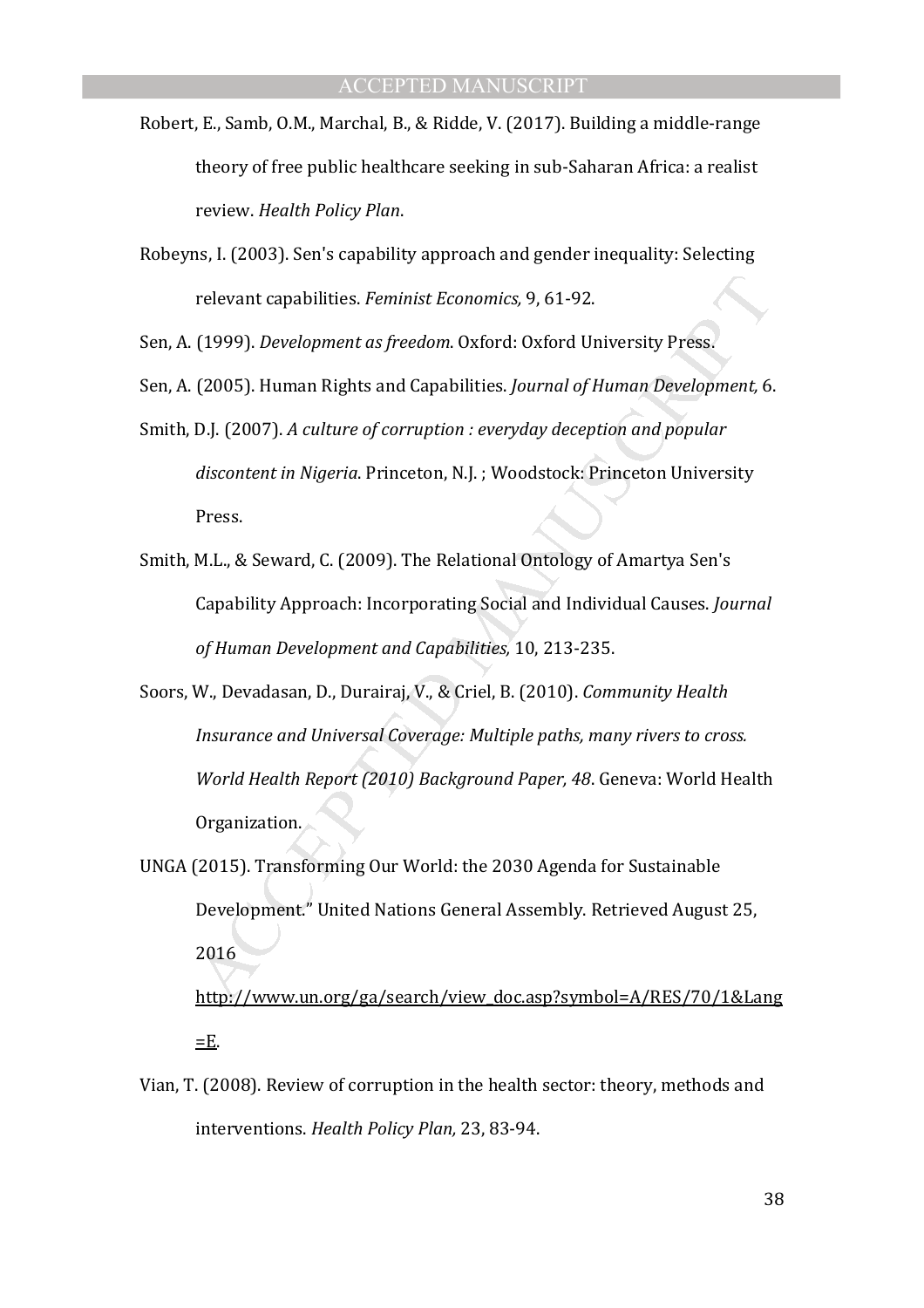Wainwright, S.P., & Forbes, A. (2000). Philosophical problems with social research on health inequalities. *Health Care Anal,* 8, 259-277.

WHO (2002). *Active Ageing. A Policy Framework*. Geneva: WHO.

- WHO (2005). *Resolution WHA58.33. Sustainable health financing, universal coverage and social health insurance. Fifty-eighth World Health Assembly.* Geneva: World Health Organization.
- World Health Organization (2008). *Primary Health Care Now. More Than Ever. The World Health Report.* . Geneva: World Health Organization.
- coverage and social health insurance. Fifty-eighth World Health Assembly.<br>Ceneva: World Health Organization.<br>Health Organization (2008). *Primary Health Care Now. More Than Ever.*<br>The World Health Report. . Geneva: World World Health Organization (2010). *The world health report. Health systems financing: the path to universal coverage*. Geneva: World Health Organization.
- World Health Organization (2013). *Global Health Observatory (GHO) database*: World Health Organization.
- Yates, R. (2009). Universal health care and the removal of user fees. *Lancet,* 373, 2078-2081.